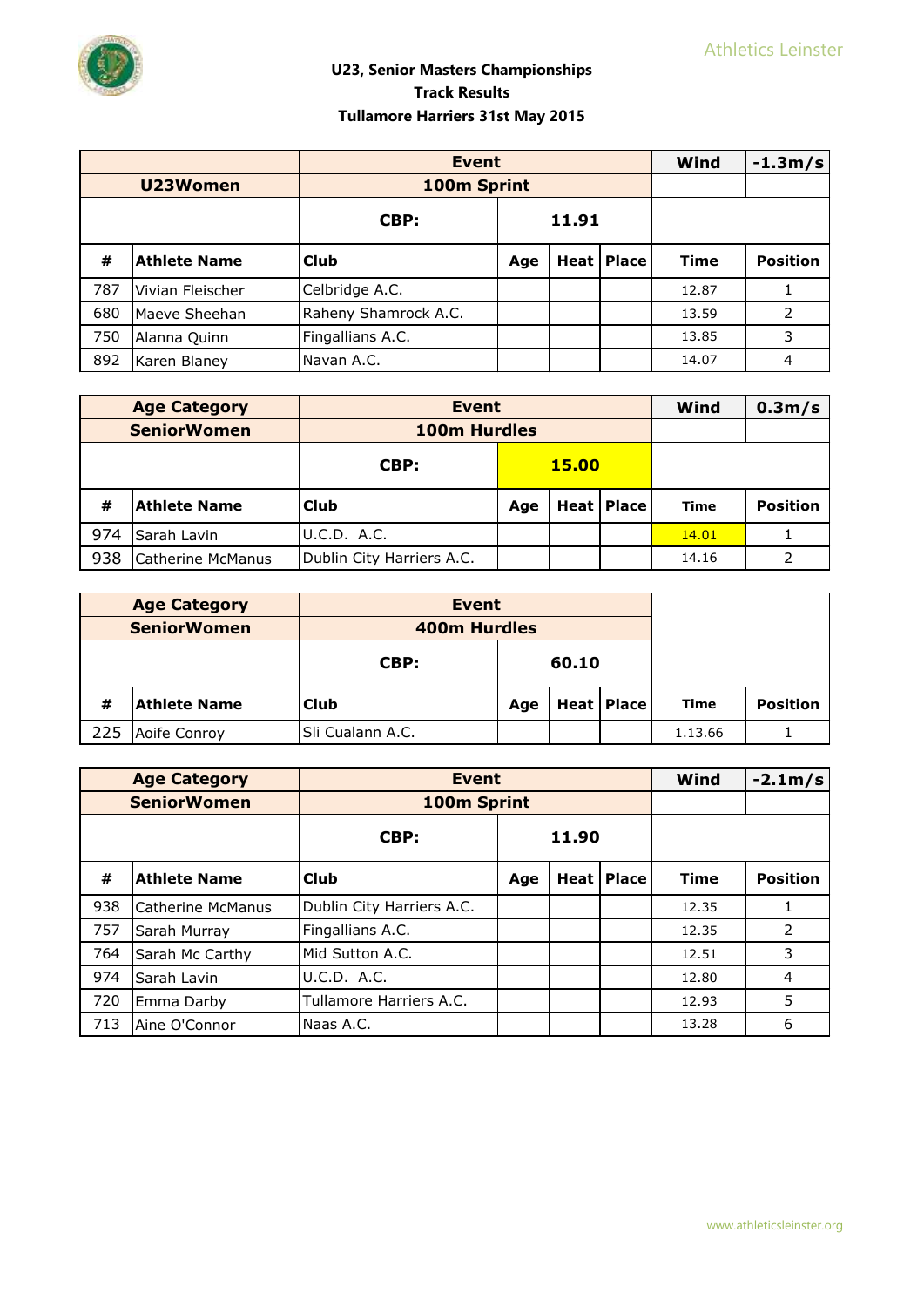

|     | <b>Age Category</b> | <b>Event</b>                |       |  |                     | Wind        | 0.7 <sub>m</sub> /s |
|-----|---------------------|-----------------------------|-------|--|---------------------|-------------|---------------------|
|     | <b>SeniorWomen</b>  | 200m Sprint                 |       |  |                     |             |                     |
|     |                     | CBP:                        | 24.60 |  |                     |             |                     |
| #   | <b>Athlete Name</b> | <b>Club</b>                 | Age   |  | <b>Heat   Place</b> | <b>Time</b> | <b>Position</b>     |
| 977 | Stephanie Creaner   | Dublin City Harriers A.C.   |       |  |                     | 23.86       |                     |
| 902 | Cliodhna Manning    | Kilkenny City Harriers A.C. |       |  |                     | 24.42       | 2                   |
| 757 | Sarah Murray        | Fingallians A.C.            |       |  |                     | 24.95       | 3                   |
| 974 | Sarah Lavin         | U.C.D. A.C.                 |       |  |                     | 24.99       | $\overline{4}$      |
| 720 | Emma Darby          | Tullamore Harriers A.C.     |       |  |                     | 26.07       | 5                   |
| 713 | Aine O'Connor       | Naas A.C.                   |       |  |                     | 26.44       | 6                   |

|     | <b>Age Category</b> | <b>Event</b>             |       |  |                     |             |                 |
|-----|---------------------|--------------------------|-------|--|---------------------|-------------|-----------------|
|     | <b>SeniorWomen</b>  | 400m Sprint              |       |  |                     |             |                 |
|     |                     | CBP:                     | 54.70 |  |                     |             |                 |
| #   | <b>Athlete Name</b> | <b>Club</b>              | Age   |  | <b>Heat   Place</b> | <b>Time</b> | <b>Position</b> |
| 843 | Snezana Bechtina    | Clonliffe Harriers A.C.  |       |  |                     | 56.50       |                 |
| 901 | Claire Mooney       | Naas A.C.                |       |  |                     | 57.43       | $\mathcal{P}$   |
| 925 | Susan Scallan       | Raheny Shamrock A.C.     |       |  |                     | 57.75       | 3               |
| 712 | Ciara Gallagher     | Naas A.C.                |       |  |                     | 59.70       | 4               |
| 806 | Kate Quigley        | Celbridge A.C.           |       |  |                     | 62.12       | 5               |
| 781 | Joanna Duignan      | Carrick-on-Shannon A.C.  |       |  |                     | 64.29       | 6               |
| 918 | Orla O' Connor      | Drogheda & District A.C. |       |  |                     | 65.00       | 7               |
| 912 | Kelly Neely         | Guest                    |       |  |                     | 60.85       | G               |

|     | <b>Age Category</b> | <b>Event</b>       |         |                   |  |             |                 |
|-----|---------------------|--------------------|---------|-------------------|--|-------------|-----------------|
|     | <b>SeniorWomen</b>  | 1500m              |         |                   |  |             |                 |
|     |                     | CBP:               | 4.22.63 |                   |  |             |                 |
| #   | <b>Athlete Name</b> | <b>Club</b>        | Age     | <b>Heat Place</b> |  | <b>Time</b> | <b>Position</b> |
| 826 | Ciara Wilson        | D.M.P. A.C.        |         |                   |  | 4.47.12     |                 |
| 970 | Niamh O Connor      | Edenderry A.C.     |         |                   |  | 4.55.98     | 2               |
| 704 | Síle Carroll        | Liffey Valley A.C. |         |                   |  | 5.12.91     | 3               |
| 830 | Sinead Leavy        | Le Cheile A.C.     |         |                   |  | 5.44.90     | 4               |

| <b>Age Category</b>   |                     | <b>Event</b> |                       |  |             |                 |  |
|-----------------------|---------------------|--------------|-----------------------|--|-------------|-----------------|--|
|                       | <b>SeniorWomen</b>  | 3000m        |                       |  |             |                 |  |
|                       |                     | CBP:         | 9.21.50               |  |             |                 |  |
| #                     | <b>Athlete Name</b> | <b>Club</b>  | Heat   Place  <br>Age |  | <b>Time</b> | <b>Position</b> |  |
| 893<br>Elizabeth Egan |                     | Bree A.C.    |                       |  |             | 11.13.56        |  |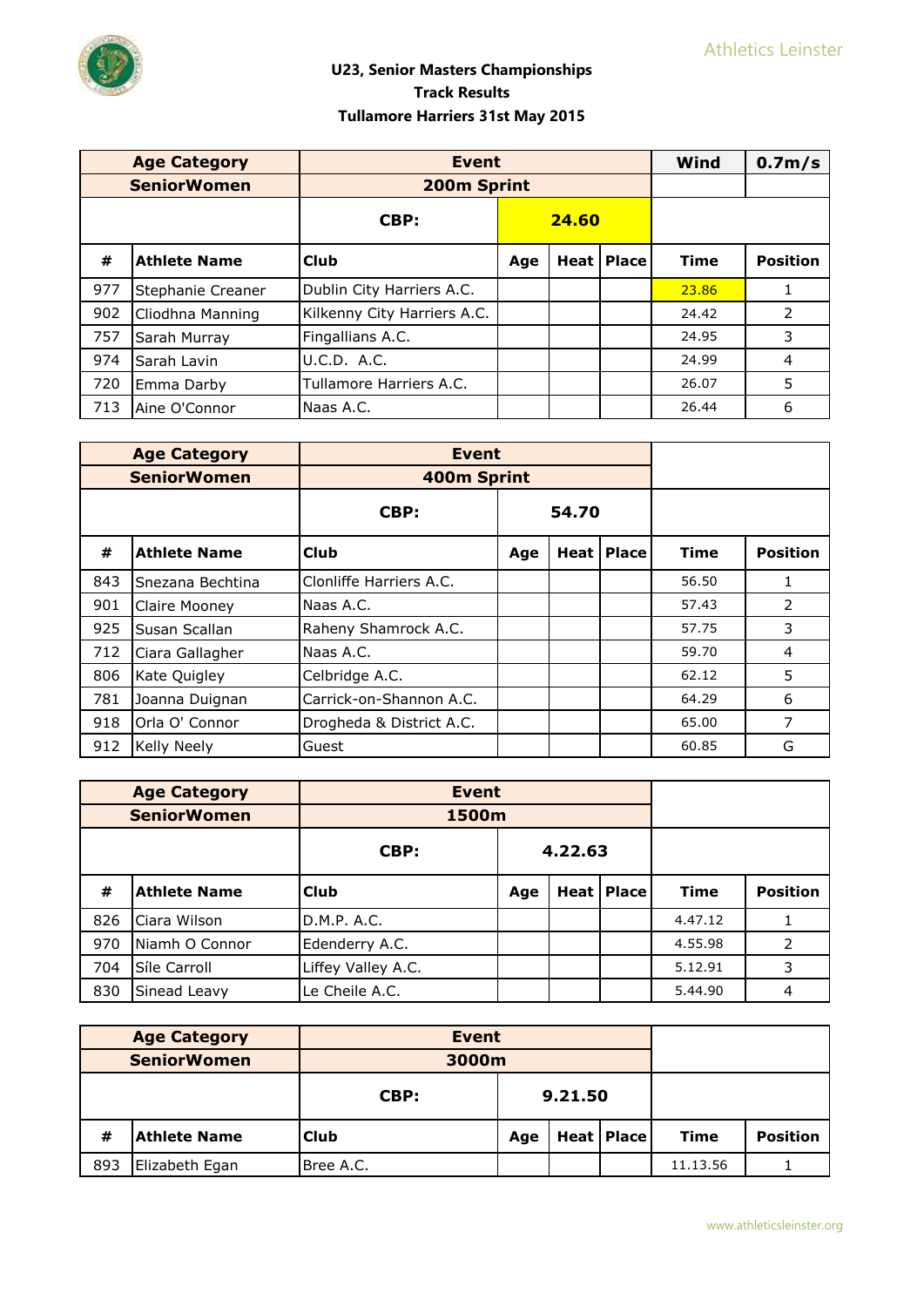

|     | <b>Age Category</b> | <b>Event</b> |                          |  |      |                 |  |
|-----|---------------------|--------------|--------------------------|--|------|-----------------|--|
|     | <b>SeniorWomen</b>  | 3000m SC     |                          |  |      |                 |  |
|     |                     | CBP:         | 11.24.71                 |  |      |                 |  |
| #   | <b>Athlete Name</b> | <b>Club</b>  | <b>Heat Place</b><br>Age |  | Time | <b>Position</b> |  |
| 893 | Elizabeth Egan      | Bree A.C.    |                          |  |      | 12.07.76        |  |

| <b>Age Category</b> |                     | <b>Event</b>      |          |  |              |             |                 |
|---------------------|---------------------|-------------------|----------|--|--------------|-------------|-----------------|
|                     | <b>SeniorWomen</b>  | <b>3000m Walk</b> |          |  |              |             |                 |
|                     |                     | CBP:              | 14.38.94 |  |              |             |                 |
| #                   | <b>Athlete Name</b> | <b>Club</b>       | Age      |  | Heat   Place | <b>Time</b> | <b>Position</b> |
| 797                 | Siobhan Nash        | St. Abbans A.C.   |          |  |              | 15.09.80    |                 |
| 752                 | Sinead O' Connor    | Celbridge A.C.    |          |  |              | 15.19.41    |                 |
| 985                 | Clare Kennedy       | St. Coca's A.C.   |          |  |              | 15.57.58    | 3               |

|     | <b>Age Category</b> | <b>Event</b> |                          |  |  |             |                 |
|-----|---------------------|--------------|--------------------------|--|--|-------------|-----------------|
|     | <b>SeniorWomen</b>  | 4*100m Relay |                          |  |  |             |                 |
|     |                     | CBP:         | 51.50                    |  |  |             |                 |
| #   | <b>Athlete Name</b> | <b>Club</b>  | <b>Heat Place</b><br>Age |  |  | <b>Time</b> | <b>Position</b> |
| 225 |                     | Fingallians  |                          |  |  | 56.71       |                 |

|             | <b>Age Category</b> | <b>Event</b>             |            |                |  | Wind        | $-0.4m/s$                |
|-------------|---------------------|--------------------------|------------|----------------|--|-------------|--------------------------|
|             | <b>Mast.Women</b>   | 100m Hurdles             |            |                |  |             |                          |
| 80m Hurdles |                     | CBP:                     | 035        |                |  | 045         | $\overline{\phantom{0}}$ |
|             |                     |                          | <b>040</b> | $\blacksquare$ |  |             |                          |
| #           | <b>Athlete Name</b> | l Club                   | Age        | Heat   Place   |  | <b>Time</b> | <b>Position</b>          |
| 793         | Niamh McGuire       | Rathkenny A.C.           | O40        |                |  | 15.22       |                          |
| 688         | Una Gately          | Bree A.C.                | O40        |                |  | 23.98       | 2                        |
| 660         | Geraldine Finnegan  | INorth East Runners A.C. | 045        |                |  | 15.08       |                          |

|     | <b>Age Category</b> | <b>Event</b>            | Wind H1         | $-0.9m/s$      |                     |             |                 |
|-----|---------------------|-------------------------|-----------------|----------------|---------------------|-------------|-----------------|
|     | <b>Mast.Women</b>   | 100m Sprint             |                 |                |                     | Wind H2     | $-0.1m$ /s      |
|     |                     | CBP:                    | 035             | 13.62<br>14.30 |                     | 045         | 14.10           |
|     |                     |                         | <b>040</b>      |                |                     |             |                 |
| #   | <b>Athlete Name</b> | <b>Club</b>             | Age             |                | <b>Heat   Place</b> | <b>Time</b> | <b>Position</b> |
| 833 | Maria Murphy        | Raheny Shamrock A.C.    | O <sub>35</sub> |                |                     | 14.37       |                 |
| 646 | Siobhan McCann      | St. Michael's AC        | 035             |                |                     | 14.58       | 2               |
| 788 | Andrea Fleischer    | Celbridge A.C.          | 035             |                |                     | 15.24       | 3               |
| 624 | Dolores Whyte       | Mullingar Harriers A.C. | O40             |                |                     | 14.84       |                 |
| 733 | Edith Coaklyryan    | Lucan Harriers A.C.     | O40             |                |                     | 15.55       | 2               |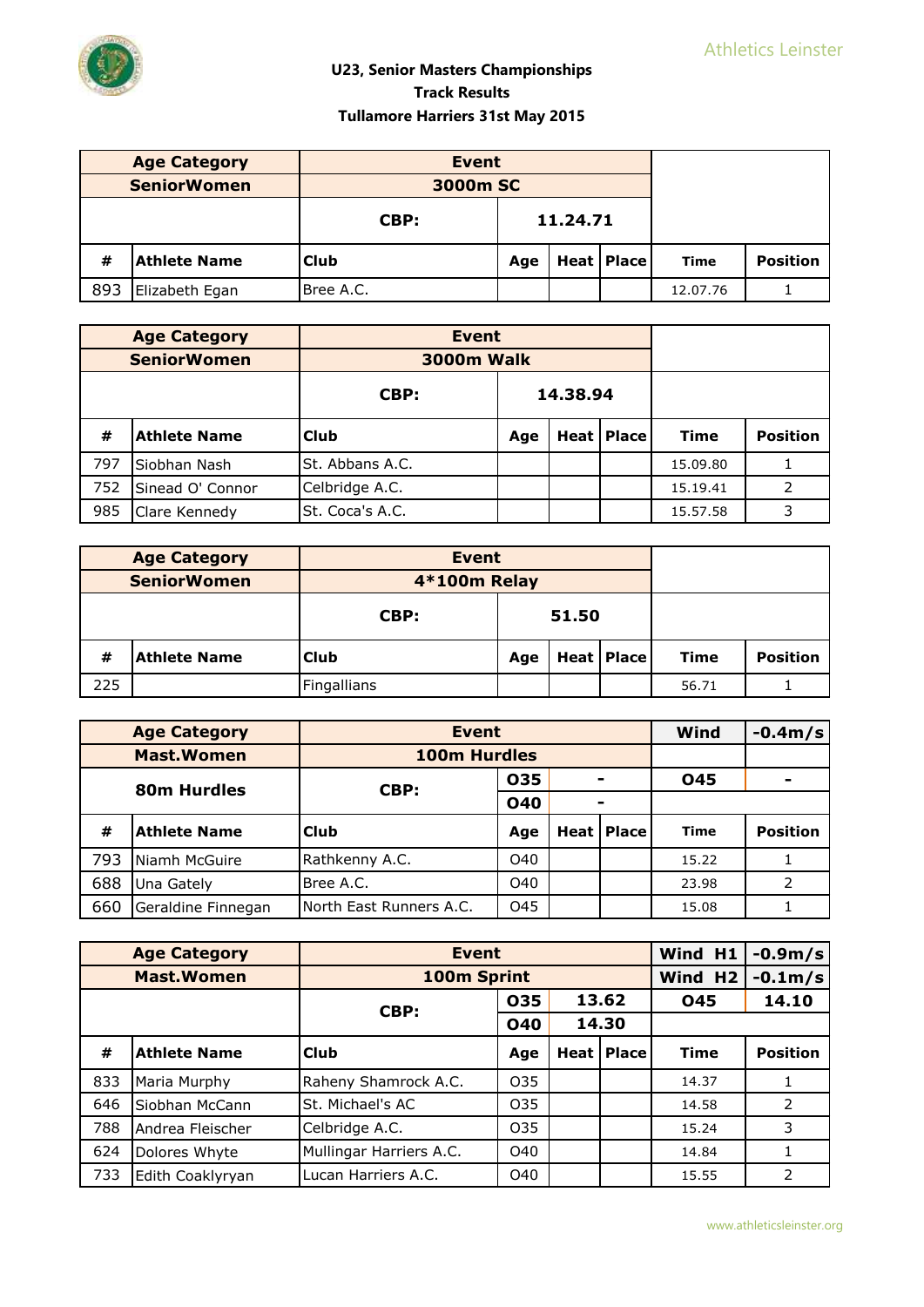

| 816 | Louise Irvin        | Drogheda & District A.C. | O40 | 16.12 |  |
|-----|---------------------|--------------------------|-----|-------|--|
| 763 | Josephine Alinguant | ILucan Harriers A.C.     | O40 | 16.55 |  |
| 696 | Katherine Markey    | Fingallians A.C.         | 045 | 14.37 |  |
| 627 | Paula Reilly        | Celbridge A.C.           | 045 | 14.57 |  |

|     | <b>Age Category</b> | <b>Event</b>             | Wind H1 | $-0.7m/s$      |                     |                     |                 |
|-----|---------------------|--------------------------|---------|----------------|---------------------|---------------------|-----------------|
|     | <b>Mast.Women</b>   | 200m Sprint              |         |                |                     | Wind H <sub>2</sub> | $-1.6m/s$       |
|     |                     | CBP:                     | 035     | 27.66          |                     | <b>045</b>          | 28.99           |
|     |                     |                          | 040     | 28.94          |                     |                     |                 |
| #   | <b>Athlete Name</b> | <b>Club</b>              | Age     |                | <b>Heat   Place</b> | <b>Time</b>         | <b>Position</b> |
| 833 | Maria Murphy        | Raheny Shamrock A.C.     | 035     | 1              | 1                   | 29.04               | 1               |
| 646 | Siobhan McCann      | St. Michael's AC         | 035     | 1              | $\mathcal{P}$       | 29.71               | 2               |
| 952 | Valerie McAuliffe   | St. Michael's AC         | 035     | 1              | 3                   | 30.23               | 3               |
| 788 | Andrea Fleischer    | Celbridge A.C.           | 035     | 1              | 4                   | 32.17               | 4               |
| 923 | Orla Lambe          | Raheny Shamrock A.C.     | 035     | 1              | 5                   | 35.40               | 5               |
| 793 | Niamh McGuire       | Rathkenny A.C.           | O40     | $\mathcal{P}$  | 3                   | 29.93               | 1               |
| 816 | Louise Irvin        | Drogheda & District A.C. | O40     | 2              | 6                   | 32.78               | 2               |
| 733 | Edith Coaklyryan    | Lucan Harriers A.C.      | O40     | $\mathcal{P}$  | 5                   | 31.00               | 3               |
| 763 | Josephine Alinquant | Lucan Harriers A.C.      | O40     | 2              | $\overline{7}$      | 34.45               | 4               |
| 224 | Rhonda Brady        | Larne AC                 | O40     | $\mathcal{P}$  | 4                   | 30.35               | G               |
| 696 | Katherine Markey    | Fingallians A.C.         | 045     | 2              | 1                   | 29.43               | 1               |
| 627 | Paula Reilly        | Celbridge A.C.           | 045     | $\overline{2}$ | 2                   | 29.79               | $\overline{2}$  |

|     | <b>Age Category</b>   | <b>Event</b>             |            |        |              |             |                 |
|-----|-----------------------|--------------------------|------------|--------|--------------|-------------|-----------------|
|     | <b>Mast.Women</b>     | 400m Sprint              |            |        |              |             |                 |
|     |                       | CBP:                     | 035        | 62.72  |              | 045         | 66.40           |
|     |                       |                          | <b>040</b> |        | 65.90        |             |                 |
| #   | <b>Athlete Name</b>   | <b>Club</b>              | Age        | Heat l | <b>Place</b> | <b>Time</b> | <b>Position</b> |
| 849 | Sinead McCarthy       | United Striders A.C.     | 035        |        |              | 1.09.65     | 1               |
| 223 | Michelle Linkevicius  | Drogheda & District A.C. | 035        |        |              | 1.11.21     | 2               |
| 889 | Nita McLoughlin       | Tullamore Harriers A.C.  | 035        |        |              | 1.15.79     | 3               |
| 923 | Orla Lambe            | Raheny Shamrock A.C.     | 035        |        |              |             | <b>DNF</b>      |
| 610 | Karen Crean           | St. Brigids A.C.         | O40        |        |              | 1.03.83     | 1               |
| 860 | <b>Sinead Eacrett</b> | St. Michael's AC         | O40        |        |              | 1.07.97     | $\mathcal{P}$   |
| 813 | Mary McGreehan        | Drogheda & District A.C. | O40        |        |              | 1.09.45     | 3               |
| 224 | Rhonda Brady          | Larne AC                 | O40        |        |              | 1.09.14     | G               |
| 660 | Geraldine Finnegan    | North East Runners A.C.  | 045        |        |              | 1.10.10     | 1               |
| 817 | Andrea McCabe         | Drogheda & District A.C. | 045        |        |              | 1.13.54     | 2               |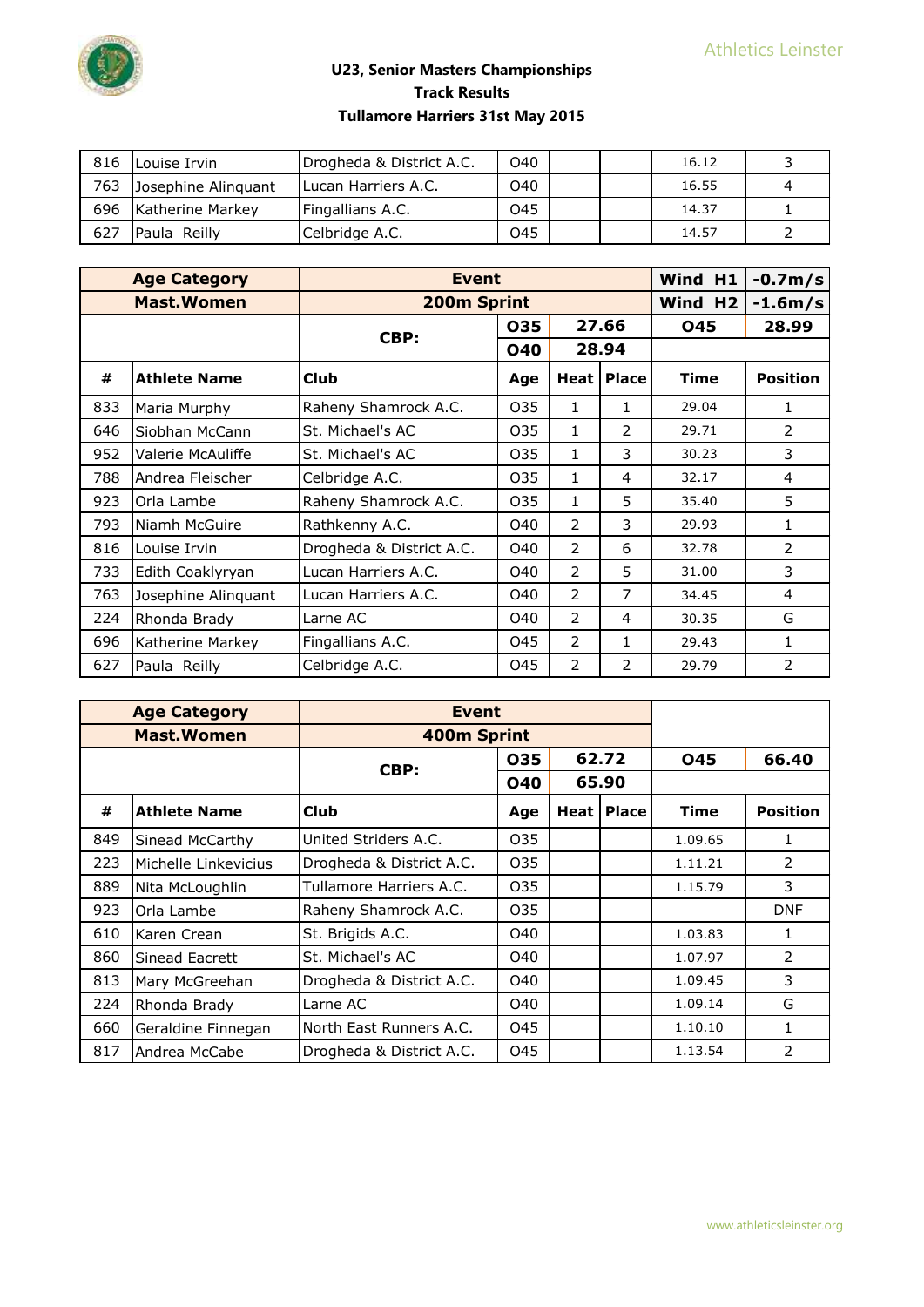

|     | <b>Age Category</b> | <b>Event</b>        |                 |         |              |             |                 |
|-----|---------------------|---------------------|-----------------|---------|--------------|-------------|-----------------|
|     | <b>Mast.Women</b>   | 800m                |                 |         |              |             |                 |
|     |                     | CBP:                | 035             |         | 2.22.88      | 045         | 2.27.99         |
|     |                     |                     | <b>040</b>      | 2.26.66 |              |             |                 |
| #   | <b>Athlete Name</b> | l Club              | Age             |         | Heat   Place | <b>Time</b> | <b>Position</b> |
| 604 | Allyson O'Toole     | East Coast A.C.     | 035             |         |              | 2.31.97     | G               |
| 703 | Orla Smyth          | City of Lisburn AC  | O <sub>35</sub> |         |              | 2.43.39     | G               |
| 731 | Niamh Fitzgerald    | Lucan Harriers A.C. | O40             |         |              | 2.22.88     |                 |
| 610 | Karen Crean         | St. Brigids A.C.    | O40             |         |              | 2.28.96     | 2               |
| 860 | Sinead Eacrett      | St. Michael's AC    | O40             |         |              | 2.29.57     | 3               |

| <b>Age Category</b><br><b>Event</b> |                     |                          |                 |         |                   |             |                 |
|-------------------------------------|---------------------|--------------------------|-----------------|---------|-------------------|-------------|-----------------|
|                                     | <b>Mast.Women</b>   | 1500m                    |                 |         |                   |             |                 |
|                                     | 4.51.44<br>035      |                          | 045             | 5.06.00 |                   |             |                 |
|                                     |                     | CBP:                     | <b>040</b>      | 5.00.00 |                   |             |                 |
| #                                   | <b>Athlete Name</b> | <b>Club</b>              | Age             |         | <b>Heat Place</b> | <b>Time</b> | <b>Position</b> |
| 848                                 | Aine Cullen         | United Striders A.C.     | O <sub>35</sub> |         |                   | 6.33.41     |                 |
| 814                                 | Mary Leech          | Drogheda & District A.C. | O40             |         |                   | 5.04.87     |                 |
| 701                                 | Monica Corcoran     | St. Michael's AC         | O40             |         |                   | 5.28.97     |                 |

|     | <b>Age Category</b> | <b>Event</b>         |            |        |              |            |                 |
|-----|---------------------|----------------------|------------|--------|--------------|------------|-----------------|
|     | <b>Mast. Women</b>  | 3000m                |            |        |              |            |                 |
|     |                     |                      | 035        |        | 10.49.90     | <b>045</b> | 12.52.19        |
|     |                     | CBP:                 | <b>040</b> |        |              |            |                 |
| #   | <b>Athlete Name</b> | l Club               | Age        | Heat l | <b>Place</b> | Time       | <b>Position</b> |
| 839 | Charlotte Kearney   | Donadea Running Club | 035        |        |              | 10.34.00   |                 |
| 701 | Monica Corcoran     | St. Michael's AC     | O40        |        |              | 11.27.74   |                 |
| 888 | Rebecca Carolan     | Boyne A.C.           | O40        |        |              | 11.43.50   | 2               |
| 942 | Claire Lauder       | Kilcoole A.C.        | O40        |        |              | 12.32.30   | 3               |
| 857 | Ursula Byrne        | Dunshaughlin A.C.    | O45        |        |              | 11.47.28   |                 |

|                    | <b>Age Category</b>                     | <b>Event</b>       |     |          |                   |             |                          |
|--------------------|-----------------------------------------|--------------------|-----|----------|-------------------|-------------|--------------------------|
| <b>Mast. Women</b> |                                         | <b>3000m Walk</b>  |     |          |                   |             |                          |
|                    |                                         | 035                |     | 17.43.07 |                   | <b>O45</b>  | $\overline{\phantom{0}}$ |
|                    |                                         | CBP:<br><b>040</b> |     | 16.53.28 |                   |             |                          |
| #                  | <b>Athlete Name</b>                     | <b>Club</b>        | Age |          | <b>Heat Place</b> | <b>Time</b> | <b>Position</b>          |
| 667                | Maggie Helen O'Connor St. Joseph's A.C. |                    | O40 |          |                   | 16.04.40    |                          |
| 664                | <b>Clare Gately</b>                     | Bree A.C.          | O40 |          |                   | 23.08.40    | 2                        |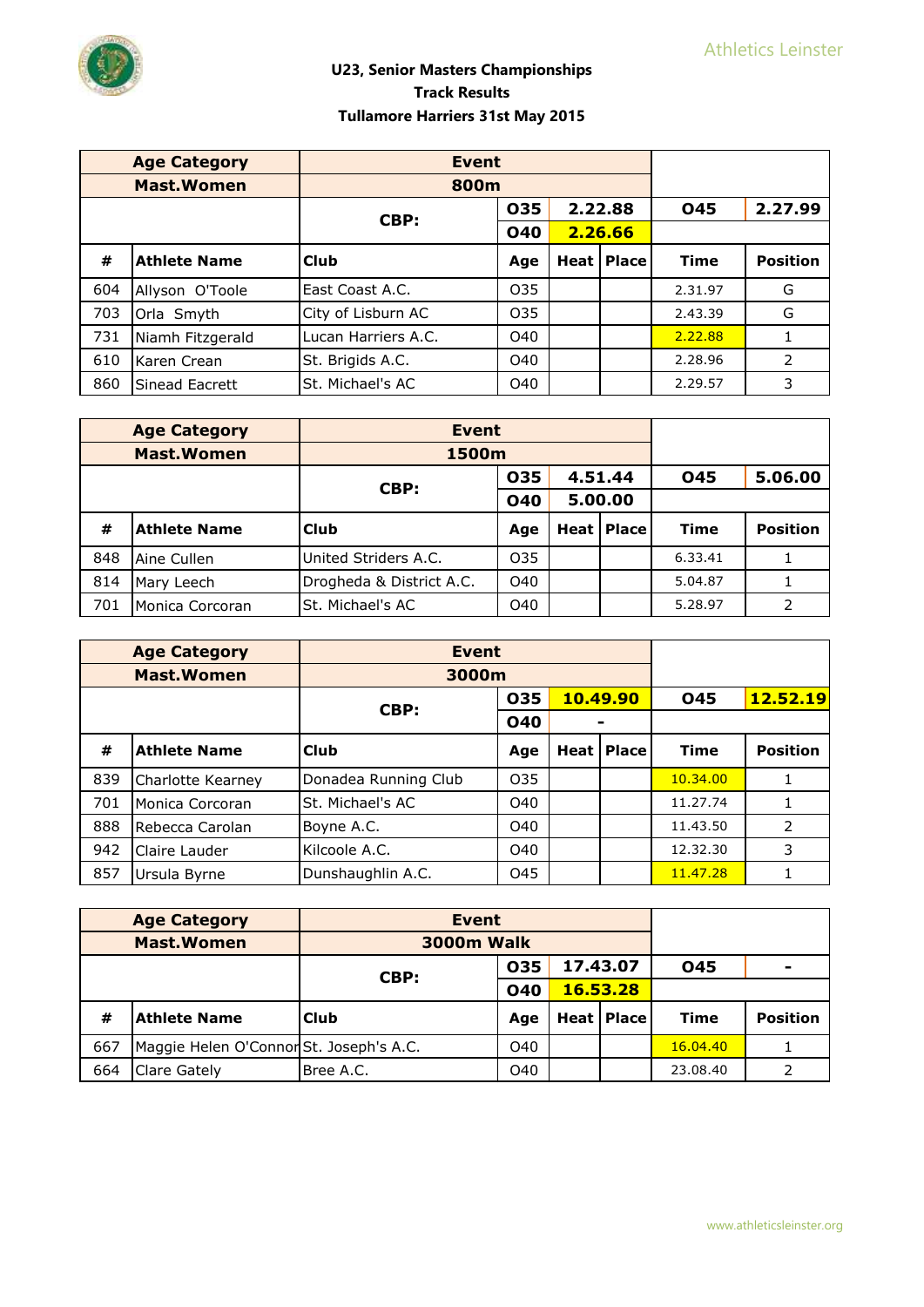

|     | <b>Age Category</b> | <b>Event</b>             | Wind            | $-0.1m/s$ |                       |             |                          |
|-----|---------------------|--------------------------|-----------------|-----------|-----------------------|-------------|--------------------------|
|     | <b>MasterWomen</b>  | 100m Sprint              |                 |           |                       |             |                          |
|     |                     |                          | 050             |           | 14.78                 | <b>O65</b>  | $\overline{\phantom{a}}$ |
|     |                     | CBP:                     | 055             | 16.95     |                       | 070         | ۰                        |
|     |                     |                          | 060             |           |                       |             |                          |
| #   | <b>Athlete Name</b> | <b>Club</b>              | Age             |           | <b>Heat   Place  </b> | <b>Time</b> | <b>Position</b>          |
| 637 | Moira Peppard       | Trim A.C.                | O <sub>50</sub> |           |                       | 14.53       |                          |
| 633 | Myriam Gately       | Bree A.C.                | O50             |           |                       | 15.58       | 2                        |
| 734 | Carol Kearney       | Lucan Harriers A.C.      | O <sub>50</sub> |           |                       | 16.11       | 3                        |
| 761 | Mary McDonnell      | Drogheda & District A.C. | O <sub>55</sub> |           |                       | 18.56       | 1                        |
| 686 | Maire Gately        | Bree A.C.                | 075             |           |                       | 33.93       |                          |

|     | <b>Age Category</b> | <b>Event</b>             | Wind            | $1.0m$ /s |                       |             |                 |
|-----|---------------------|--------------------------|-----------------|-----------|-----------------------|-------------|-----------------|
|     | <b>MasterWomen</b>  | 200m Sprint              |                 |           |                       |             |                 |
|     |                     |                          | 050             | 31.32     |                       | 070         |                 |
|     |                     |                          | 055             | 35.70     |                       | 075         |                 |
|     |                     | CBP:                     | 060             | 36.48     |                       |             |                 |
|     |                     |                          | 065             |           | 38.82                 |             |                 |
| #   | <b>Athlete Name</b> | Club                     | Age             |           | <b>Heat   Place  </b> | <b>Time</b> | <b>Position</b> |
| 637 | Moira Peppard       | Trim A.C.                | O <sub>50</sub> |           |                       | 29.26       | 1               |
| 734 | Carol Kearney       | Lucan Harriers A.C.      | O <sub>50</sub> |           |                       | 31.03       | 2               |
| 684 | Maria Mackin-Duffy  | St. Peter's A.C.         | O <sub>50</sub> |           |                       | 35.79       | 3               |
| 761 | Mary McDonnell      | Drogheda & District A.C. | O <sub>55</sub> |           |                       | 31.44       | 4               |
| 820 | Deirdre McFerran    | Drogheda & District A.C. | O <sub>55</sub> |           |                       | 32.20       | 5               |
| 619 | Mary Walsh          | Tullamore Harriers A.C.  | 065             |           |                       | 39.84       | 6               |

|     | <b>Age Category</b> | Event               |                 |       |                   |             |                 |
|-----|---------------------|---------------------|-----------------|-------|-------------------|-------------|-----------------|
|     | <b>MasterWomen</b>  | 400m Sprint         |                 |       |                   |             |                 |
|     |                     | CBP:                | 050             | 71.98 |                   | 070         | $\blacksquare$  |
|     |                     |                     | 055             | 85.50 |                   | 075         | $\blacksquare$  |
|     |                     |                     | 060             | 83.56 |                   |             |                 |
|     |                     |                     | 065             |       | 86.55             |             |                 |
| #   | <b>Athlete Name</b> | <b>Club</b>         | Age             |       | <b>Heat Place</b> | <b>Time</b> | <b>Position</b> |
| 734 | Carol Kearney       | Lucan Harriers A.C. | O50             |       |                   | 78.26       |                 |
| 684 | Maria Mackin-Duffy  | St. Peter's A.C.    | O <sub>50</sub> |       |                   | 87.03       | 2               |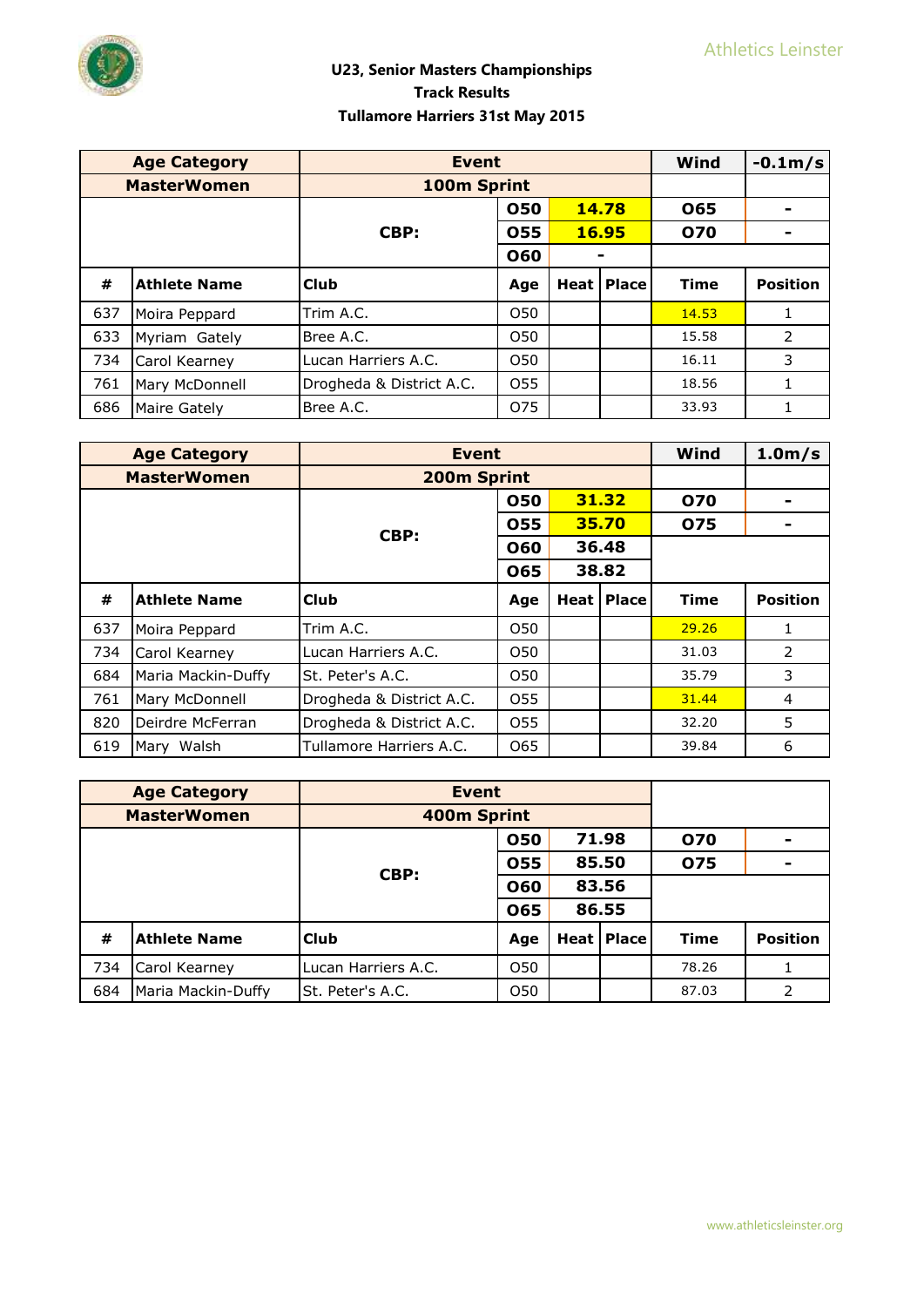

|     | <b>Age Category</b> | <b>Event</b>             |                 |         |                     |             |                 |
|-----|---------------------|--------------------------|-----------------|---------|---------------------|-------------|-----------------|
|     | <b>MasterWomen</b>  | 800m                     |                 |         |                     |             |                 |
|     |                     |                          | 050             | 2.54.98 |                     | 070         |                 |
|     |                     | CBP:                     | 055             | 3.01.29 |                     | 075         |                 |
|     |                     |                          | 060             | 3.16.90 |                     |             |                 |
|     |                     |                          | 065             | 3.20.37 |                     |             |                 |
| #   | <b>Athlete Name</b> | <b>Club</b>              | Age             |         | <b>Heat   Place</b> | <b>Time</b> | <b>Position</b> |
| 661 | Finola Moore        | Celbridge A.C.           | O <sub>50</sub> |         |                     | 3.07.32     | 1               |
| 684 | Maria MacKin-Duffy  | St. Peter's A.C.         | O <sub>50</sub> |         |                     | 3.19.26     | 2               |
| 640 | Joy McAleer         | Orangegrove AC           | O <sub>50</sub> |         |                     | 2.52.11     | G               |
| 754 | Nuala Reilly        | Drogheda & District A.C. | 055             |         |                     | 3.01.96     |                 |

|     | <b>Age Category</b><br><b>Event</b> |                |                 |              |         |             |                          |
|-----|-------------------------------------|----------------|-----------------|--------------|---------|-------------|--------------------------|
|     | <b>MasterWomen</b><br>1500m         |                |                 |              |         |             |                          |
|     |                                     |                | <b>050</b>      |              | 5.51.06 | <b>070</b>  | $\overline{\phantom{0}}$ |
|     |                                     | CBP:           | 055             | 5.56.82      |         | <b>075</b>  | $\blacksquare$           |
|     |                                     |                | 060             |              |         |             |                          |
|     |                                     |                | 065             |              |         |             |                          |
| #   | <b>Athlete Name</b>                 | <b>Club</b>    | Age             | Heat   Place |         | <b>Time</b> | <b>Position</b>          |
| 718 | Catherine O'Connor                  | Menapians A.C. | O <sub>50</sub> |              |         | 6.03.56     |                          |
| 633 | Myriam Gately                       | Bree A.C.      | O <sub>50</sub> |              |         | 7.46.24     | 2                        |

|     | <b>Age Category</b> | <b>Event</b>             |                 |  |                   |             |                 |
|-----|---------------------|--------------------------|-----------------|--|-------------------|-------------|-----------------|
|     | <b>MasterWomen</b>  | 3000m                    |                 |  |                   |             |                 |
|     |                     |                          | 050             |  |                   | <b>070</b>  |                 |
|     |                     | CBP:                     | 055             |  |                   | 075         |                 |
|     |                     |                          | 060             |  |                   |             |                 |
|     |                     | 065                      |                 |  |                   |             |                 |
| #   | <b>Athlete Name</b> | <b>Club</b>              | Age             |  | <b>Heat Place</b> | <b>Time</b> | <b>Position</b> |
| 718 | Catherine O'Connor  | Menapians A.C.           | O <sub>50</sub> |  |                   | 12.46.09    |                 |
| 754 | Nuala Reilly        | Drogheda & District A.C. | 055             |  |                   | 12.29.92    |                 |
| 746 | Catherine Wilson    | Menapians A.C.           | 055             |  |                   | 16.48.91    | 2               |

|     | <b>Age Category</b><br><b>Event</b> |                   |                 |          |              |             |                          |
|-----|-------------------------------------|-------------------|-----------------|----------|--------------|-------------|--------------------------|
|     | <b>MasterWomen</b>                  | <b>3000m Walk</b> |                 |          |              |             |                          |
|     |                                     | CBP:              | 050             |          | 19.06.24     | <b>070</b>  |                          |
|     |                                     |                   | 055             |          |              | 075         | $\overline{\phantom{0}}$ |
|     |                                     |                   | 060             | 20.26.84 |              |             |                          |
|     |                                     |                   | 065             |          |              |             |                          |
| #   | <b>Athlete Name</b>                 | <b>Club</b>       | Age             |          | Heat   Place | <b>Time</b> | <b>Position</b>          |
| 692 | Anne Gormley                        | Donore Harriers   | O <sub>50</sub> |          |              | 19.44.20    |                          |
| 674 | <b>Brid Lawlor</b>                  | St. Joseph's A.C. | 055             |          |              | 19.54.03    | 2                        |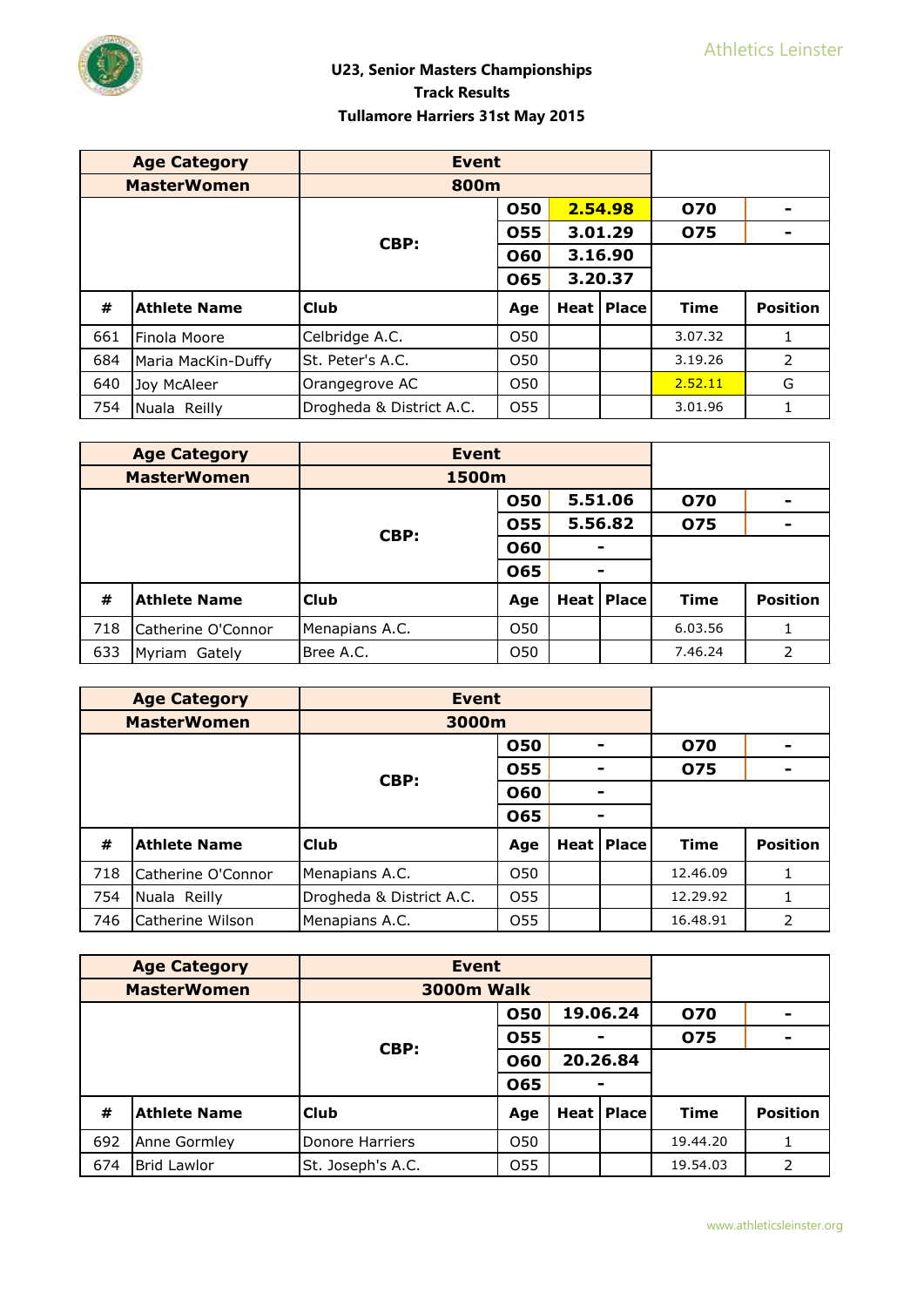

|     | <b>Age Category</b> | <b>Event</b>              |       |                |               | Wind H1 | 0.0 <sub>m</sub> /s |
|-----|---------------------|---------------------------|-------|----------------|---------------|---------|---------------------|
|     | U23Men              | 100m Sprint               |       |                |               | Wind H2 | $-1.9m/s$           |
|     |                     | CBP:                      | 10.50 |                |               |         |                     |
| #   | <b>Athlete Name</b> | <b>Club</b>               | Age   | Heat l         | <b>Place</b>  | Time    | <b>Position</b>     |
| 979 | Stephen Gaffney     | Rathfarnham W.S.A.F. A.C. |       | 1              | 1             | 10.82   | 1                   |
| 962 | Keith Pike          | Clonliffe Harriers A.C.   |       | 1              | $\mathcal{P}$ | 11.07   | $\mathcal{P}$       |
| 961 | Joseph Ojewumi      | Tallaght A.C.             |       | 1              | 3             | 11.16   | 3                   |
| 807 | Adam Murphy         | St. L. O'Toole A.C.       |       | 1              | 4             | 11.34   | 4                   |
| 855 | Lorcan Murphy       | Sli Cualann A.C.          |       | 2              | 1             | 11.37   | 5                   |
| 653 | Niall Flanagan      | Cushinstown A.C.          |       | 2              | $\mathcal{P}$ | 11.41   | 6                   |
| 745 | Conor Wilson        | Menapians A.C.            |       | 1              | 5             | 11.53   | 7                   |
| 632 | <b>Stuart Roche</b> | Clonliffe Harriers A.C.   |       | 1              | 6             | 11.57   | 8                   |
| 953 | Faroq Balogun       | Tallaght A.C.             |       | $\overline{2}$ | 3             | 11.88   | $\mathsf{q}$        |
| 872 | Darragh Bannon      | St. Michael's AC          |       | 2              | 4             | 12.06   | 10                  |
| 690 | Declan Owens        | Mayo A.C.                 |       | 2              | 5             | 13.05   | 11                  |
| 649 | Pierce McManus      | Galway City Harriers A.C. |       | 2              | 6             | 13.38   | 12                  |

|     | <b>Age Category</b> | <b>Event</b>            |       |  |                   | Wind        | $-1.8m/s$       |
|-----|---------------------|-------------------------|-------|--|-------------------|-------------|-----------------|
|     | <b>SeniorMen</b>    | 110m Hurdles            |       |  |                   |             |                 |
|     |                     | CBP:                    | 14.40 |  |                   |             |                 |
| #   | <b>Athlete Name</b> | <b>Club</b>             | Age   |  | <b>Heat Place</b> | <b>Time</b> | <b>Position</b> |
| 950 | Eoin Kelly          | St. Abbans A.C.         |       |  |                   | 15.74       |                 |
| 837 | Patrick Heffernan   | Tullamore Harriers A.C. |       |  |                   | 16.56       |                 |

| <b>Age Category</b> |                     | Event          |                       |  |  |       |                 |
|---------------------|---------------------|----------------|-----------------------|--|--|-------|-----------------|
|                     | <b>SeniorMen</b>    | 400m Hurdles   |                       |  |  |       |                 |
|                     |                     | CBP:           | 53.10                 |  |  |       |                 |
| #                   | <b>Athlete Name</b> | <b>Club</b>    | Heat   Place  <br>Age |  |  | Time  | <b>Position</b> |
| 812                 | Conor Gaffney       | Menapians A.C. |                       |  |  | 60.01 |                 |

|     | <b>Age Category</b> | <b>Event</b>            |       |  |              | Wind        | $-1.5m/s$       |
|-----|---------------------|-------------------------|-------|--|--------------|-------------|-----------------|
|     | <b>SeniorMen</b>    | 100m Sprint             |       |  |              |             |                 |
|     |                     | CBP:                    | 10.60 |  |              |             |                 |
| #   | <b>Athlete Name</b> | Club                    | Age   |  | Heat   Place | <b>Time</b> | <b>Position</b> |
| 717 | Eoin Muldowney      | Castlecomer A.C.        |       |  |              | 11.31       |                 |
| 647 | Mervyn Harris       | Mullingar Harriers A.C. |       |  |              | 11.38       | 2               |
| 937 | Cathal Doyle        | Sli Cualann A.C.        |       |  |              | 11.62       | 3               |
| 873 | Paul Whelan         | Clonliffe Harriers A.C. |       |  |              | 11.67       | $\overline{4}$  |
| 932 | Joseph Dolan        | Tullamore Harriers A.C. |       |  |              | 11.97       | 5               |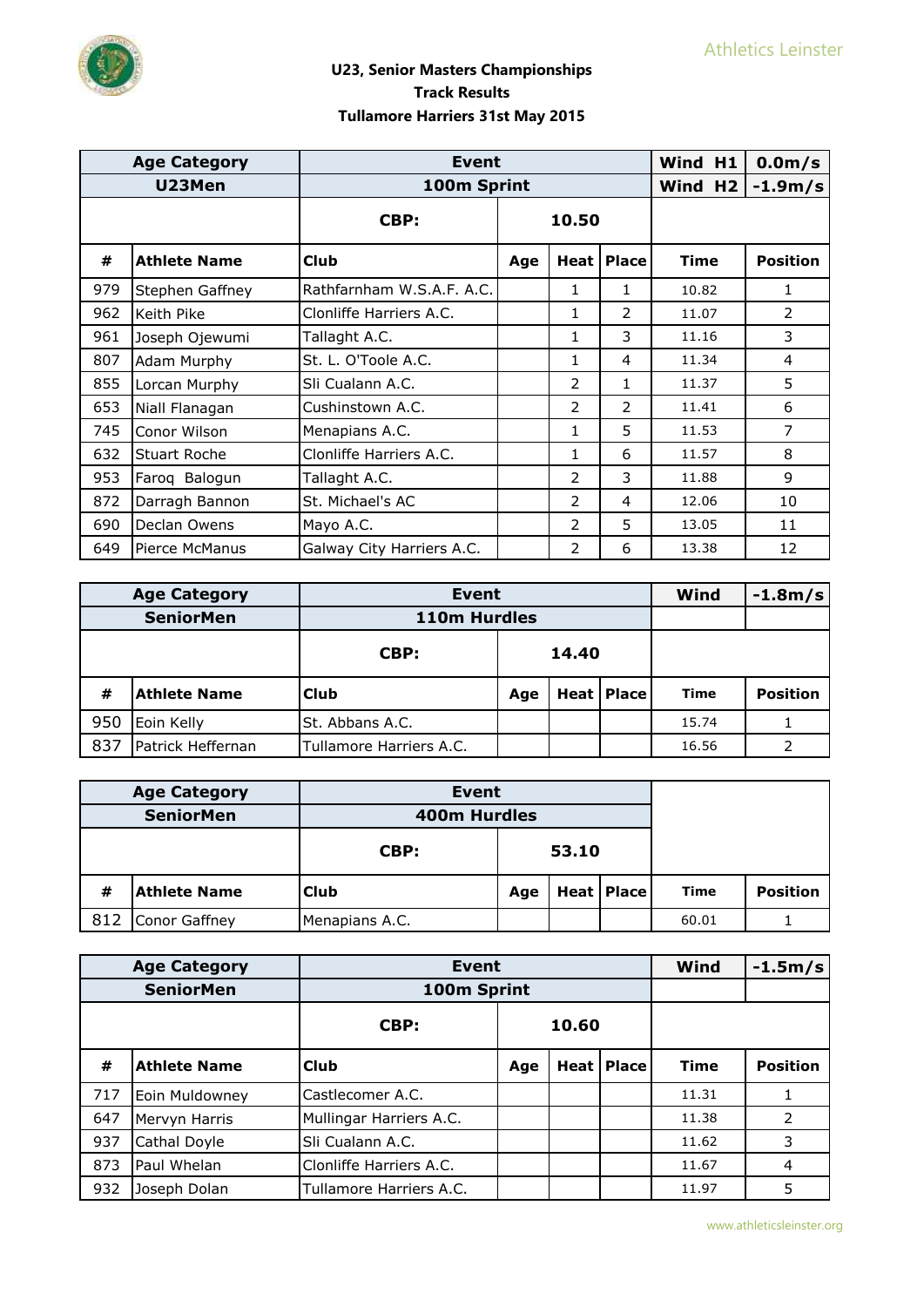|     | <b>Age Category</b> | Event                     |     |               |                | Wind H1             | $-0.5m/s$       |
|-----|---------------------|---------------------------|-----|---------------|----------------|---------------------|-----------------|
|     | <b>SeniorMen</b>    | 200m Sprint               |     |               |                | Wind H <sub>2</sub> | $-0.7m/s$       |
|     |                     | CBP:                      |     | 21.60         |                |                     |                 |
| #   | <b>Athlete Name</b> | <b>Club</b>               | Age | Heat l        | <b>Place</b>   | <b>Time</b>         | <b>Position</b> |
| 979 | Stephen Gaffney     | Rathfarnham W.S.A.F. A.C. |     | 1             | 1              | 21.55               | $\mathbf{1}$    |
| 807 | Adam Murphy         | St. L. O'Toole A.C.       |     | 1             | 2              | 22.15               | 2               |
| 745 | Conor Wilson        | Menapians A.C.            |     | 1             | 3              | 22.48               | 3               |
| 647 | Mervyn Harris       | Mullingar Harriers A.C.   |     | 1             | 4              | 22.70               | 4               |
| 954 | Ferdia Kenny        | Sli Cualann A.C.          |     | 1             | 5              | 22.93               | 5               |
| 873 | Paul Whelan         | Clonliffe Harriers        |     | 2             | 1              | 23.33               | 6               |
| 730 | Kevin Migge         | Naas A.C.                 |     | 2             | $\overline{2}$ | 23.71               | 7               |
| 953 | Faroq Balogun       | Tallaght A.C.             |     | $\mathcal{P}$ | 3              | 23.99               | 8               |
| 856 | Dale Murphy Butler  | Menapians A.C.            |     | 2             | 4              | 25.37               | 9               |
| 928 | Luke Kavanagh       | Kilcoole A.C.             |     | 2             | 5              | 26.36               | 10              |

| <b>Age Category</b><br><b>Event</b> |                     |                           |       |              |                     |             |                 |
|-------------------------------------|---------------------|---------------------------|-------|--------------|---------------------|-------------|-----------------|
|                                     | <b>SeniorMen</b>    | 400m Sprint               |       |              |                     |             |                 |
|                                     |                     | CBP:                      | 47.62 |              |                     |             |                 |
| #                                   | <b>Athlete Name</b> | <b>Club</b>               | Age   |              | <b>Heat   Place</b> | <b>Time</b> | <b>Position</b> |
| 963                                 | Kevin Woods         | Crusaders A.C.            |       | 1            | 1                   | 51.18       | 1               |
| 798                                 | Eoghan Buggy        | St. Abbans A.C.           |       | $\mathbf{1}$ | 2                   | 51.72       | 2               |
| 894                                 | Nick Ennis          | Crusaders A.C.            |       | 1            | 3                   | 51.78       | 3               |
| 842                                 | Andrii Mahin        | Clonliffe Harriers A.C.   |       | 1            | 4                   | 52.27       | 4               |
| 653                                 | Niall Flanagan      | Cushinstown A.C.          |       | 2            | 1                   | 52.36       | 5               |
| 831                                 | Sean Donegan        | Tullamore Harriers A.C.   |       | 1            | 5                   | 52.37       | 6               |
| 828                                 | Shaun Donohue       | Menapians A.C.            |       | 1            | 6                   | 52.62       | 7               |
| 939                                 | Cian Ward           | Sli Cualann A.C.          |       | 2            | 2                   | 54.92       | 8               |
| 812                                 | Conor Gaffney       | Menapians A.C.            |       | 2            | 3                   | 56.20       | 9               |
| 658                                 | James Sullivan      | Dundrum South Dublin A.C. |       | 2            | $\overline{4}$      | 56.69       | 10              |
| 856                                 | Dale Murphy Butler  | Menapians A.C.            |       | 2            | 6                   | 60.12       | 11              |
| 968                                 | Michael Surman      | Guest                     |       | 2            | 5                   | 58.16       | G               |

|     | <b>Age Category</b> | <b>Event</b>        |         |  |                   |             |                 |
|-----|---------------------|---------------------|---------|--|-------------------|-------------|-----------------|
|     | <b>SeniorMen</b>    | 800m A              |         |  |                   |             |                 |
|     |                     | CBP:                | 1.54.40 |  |                   |             |                 |
| #   | <b>Athlete Name</b> | <b>Club</b>         | Age     |  | <b>Heat Place</b> | <b>Time</b> | <b>Position</b> |
| 945 | Connor Duncan       | Ratoath A.C.        |         |  |                   | 1.59.65     |                 |
| 755 | James McAssey       | St. L. O'Toole A.C. |         |  |                   | 2.00.06     | 2               |
| 885 | Tim Grummell        | Sli Cualann A.C.    |         |  |                   | 2.01.87     | 3               |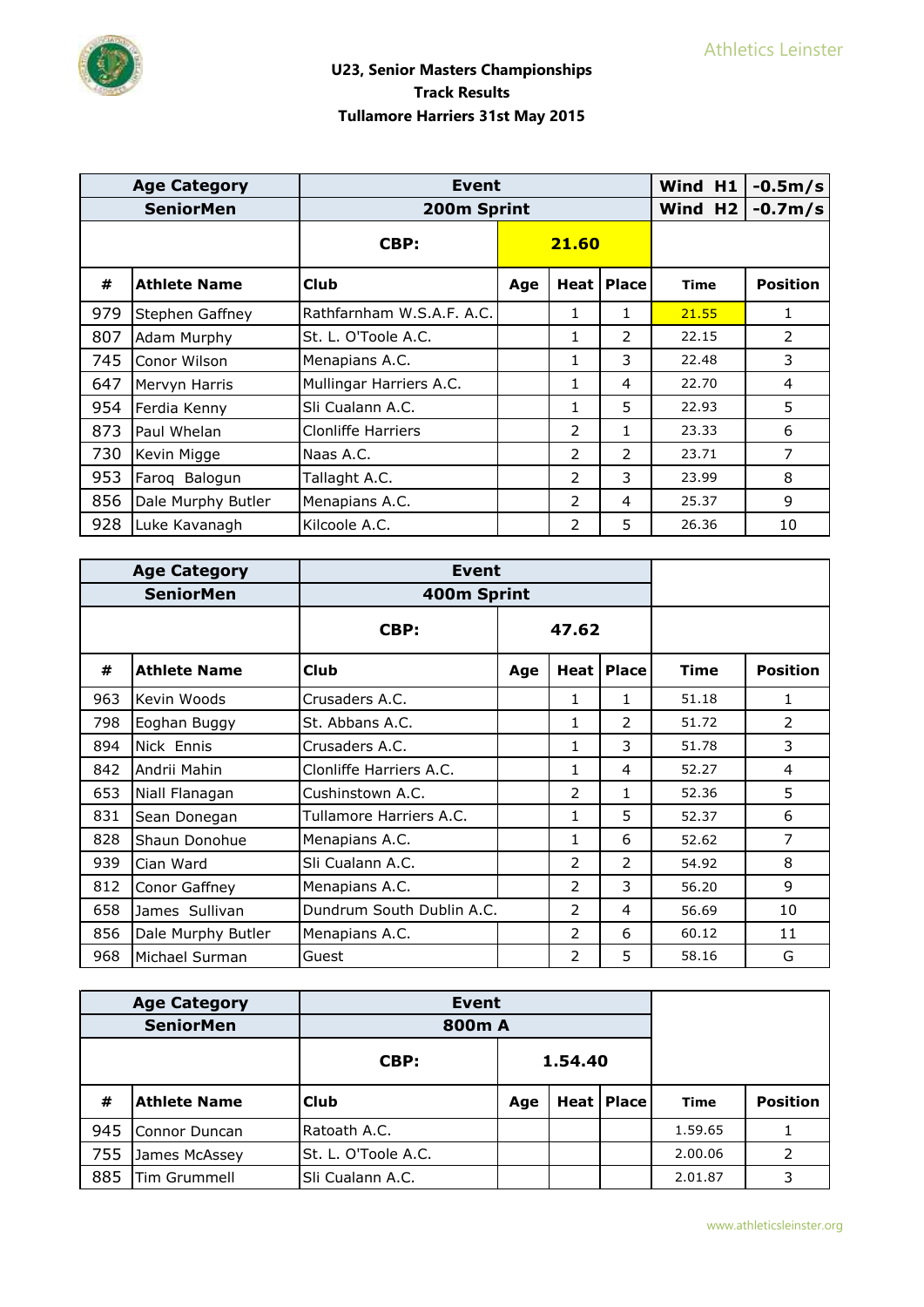

| 876 | - Conor Butler ر | Tullamore Harriers A.C. |  | 2.02.34 |  |
|-----|------------------|-------------------------|--|---------|--|
| 964 | Liam Tvas        | Mullingar Harriers A.C. |  | 2.04.07 |  |

|     | <b>Age Category</b> | <b>Event</b>             |         |  |                   |             |                 |
|-----|---------------------|--------------------------|---------|--|-------------------|-------------|-----------------|
|     | <b>SeniorMen</b>    | 800m B                   |         |  |                   |             |                 |
|     |                     | CBP:                     | 1.54.40 |  |                   |             |                 |
| #   | <b>Athlete Name</b> | <b>Club</b>              | Age     |  | <b>Heat Place</b> | <b>Time</b> | <b>Position</b> |
| 928 | Luke Kavanagh       | Kilcoole A.C.            |         |  |                   | 2.12.38     |                 |
| 959 | Jamie Wood          | Sli Cualann A.C.         |         |  |                   | 2.12.97     | 2               |
| 853 | Luke Butler         | United Striders A.C.     |         |  |                   | 2.22.33     | 3               |
| 822 | Tomas Heriban       | Drogheda & District A.C. |         |  |                   | 2.27.83     | 4               |

|     | <b>Age Category</b>                  | <b>Event</b>         |         |  |                     |             |                 |
|-----|--------------------------------------|----------------------|---------|--|---------------------|-------------|-----------------|
|     | <b>SeniorMen</b>                     | 1500m                |         |  |                     |             |                 |
|     |                                      | CBP:                 | 3.51.20 |  |                     |             |                 |
| #   | <b>Athlete Name</b>                  | <b>Club</b>          | Age     |  | <b>Heat   Place</b> | <b>Time</b> | <b>Position</b> |
| 887 | Harry Lupton                         | Portlaoise A.C.      |         |  |                     | 4.02.45     |                 |
| 755 | James McAssey                        | St. L. O'Toole A.C.  |         |  |                     | 4.10.42     | 2               |
| 700 | Niall Sheil                          | St. Killians A.C.    |         |  |                     | 4.12.50     | 3               |
| 885 | Tim Grummell                         | Sli Cualann A.C.     |         |  |                     | 4.20.48     | 4               |
| 922 | Peter Fitzsimons                     | Men Tallaght AC      |         |  |                     | 4.24.98     | 5               |
| 973 | Risteard O Hannrachain Kilcoole A.C. |                      |         |  |                     | 4.34.08     | 6               |
| 940 | Ciaran Crowther                      | Ratoath A.C.         |         |  |                     | 4.38.38     | 7               |
| 853 | Luke Butler                          | United Striders A.C. |         |  |                     | 4.53.02     | 8               |

| <b>Age Category</b> |                        |                           | Event    |  |              |             |                 |
|---------------------|------------------------|---------------------------|----------|--|--------------|-------------|-----------------|
|                     | <b>SeniorMen</b>       | 5000m                     |          |  |              |             |                 |
|                     |                        | CBP:                      | 14.07.90 |  |              |             |                 |
| #                   | <b>Athlete Name</b>    | Club                      | Age      |  | Heat   Place | <b>Time</b> | <b>Position</b> |
| 919                 | Sean Hehir             | Rathfarnham WASF          |          |  |              | 15.03.09    | $\mathbf{1}$    |
| 708                 | Patrick Roche          | Naas A.C.                 |          |  |              | 15.16.13    | $\overline{2}$  |
| 920                 | Louis McCarthy         | Rathfarnham WASF          |          |  |              | 15.30.04    | 3               |
| 881                 | Gerry Forde            | Slaney Olympic A.C.       |          |  |              | 16.16.92    | 4               |
| 921                 | <b>Brian Foley</b>     | Rathfarnham WASF          |          |  |              | 16.25.56    | 5               |
| 636                 | Kevin Donagher         | Rathfarnham W.S.A.F. A.C. |          |  |              | 16.26.71    | 6               |
| 874                 | Jamie Wall             | St. L. O'Toole A.C.       |          |  |              | 16.31.75    | 7               |
| 879                 | Cormac Fitzpatrick     | Ballyfin A.C.             |          |  |              | 16.42.09    | 8               |
| 783                 | <b>Trevor Corcoran</b> | St. L. O'Toole A.C.       |          |  |              | 17.50.72    | 9               |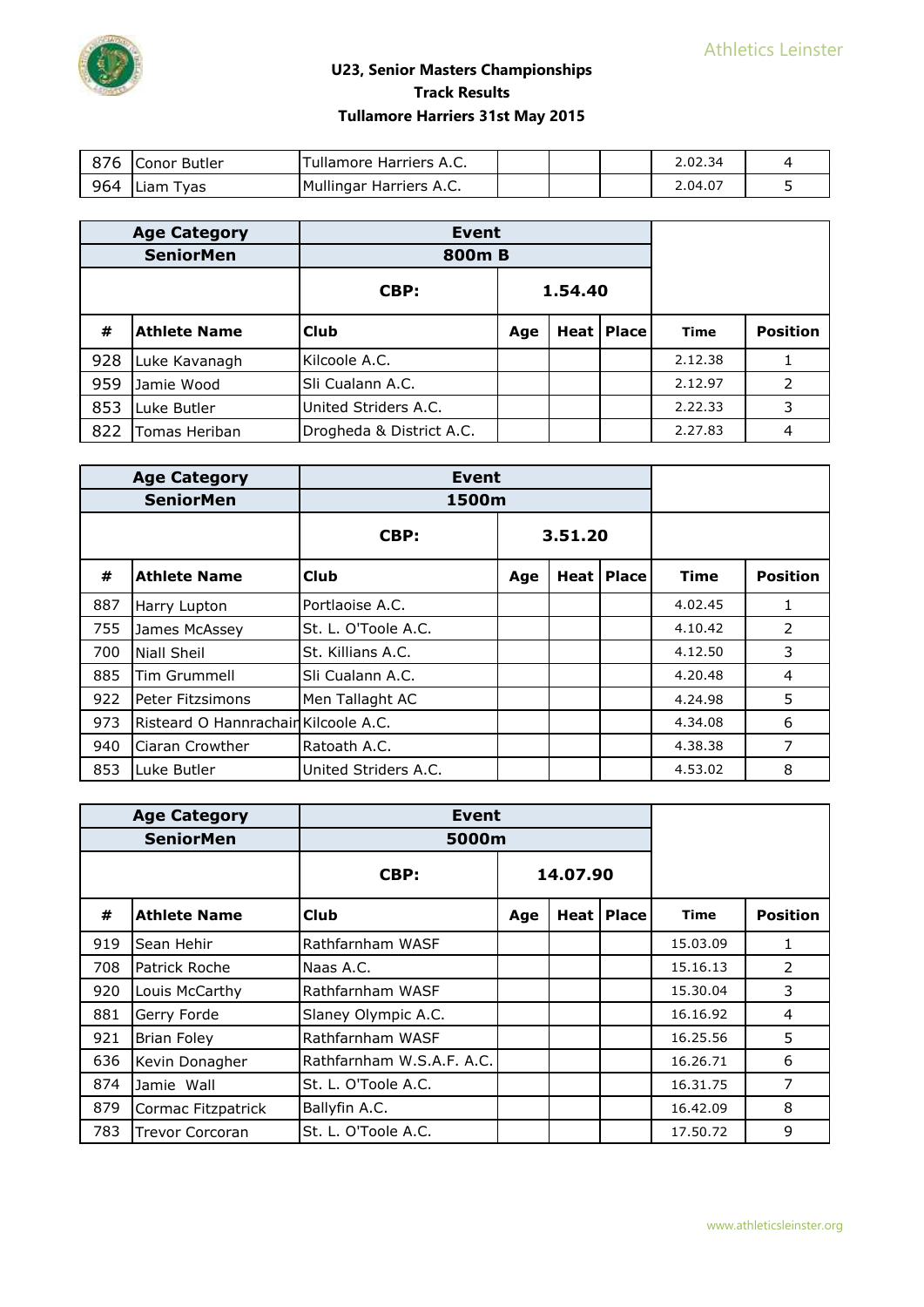

|     | <b>Age Category</b> | <b>Event</b>            |         |  |              |          |                 |
|-----|---------------------|-------------------------|---------|--|--------------|----------|-----------------|
|     | <b>SeniorMen</b>    | 3000m SC                |         |  |              |          |                 |
|     |                     | CBP:                    | 8.54.30 |  |              |          |                 |
| #   | <b>Athlete Name</b> | <b>Club</b>             |         |  | Heat   Place | Time     | <b>Position</b> |
| 677 | Paddy Kelly         | Mullingar Harriers A.C. |         |  |              | 10.29.67 |                 |

|     | <b>Age Category</b> | <b>Event</b> |       |  |                   |             |                 |
|-----|---------------------|--------------|-------|--|-------------------|-------------|-----------------|
|     | <b>SeniorMen</b>    | 4*100m Relay |       |  |                   |             |                 |
|     |                     | CBP:         | 43.50 |  |                   |             |                 |
| #   | <b>Athlete Name</b> | <b>Club</b>  | Age   |  | <b>Heat Place</b> | <b>Time</b> | <b>Position</b> |
| 390 |                     | Cushintown   |       |  |                   | 45.64       |                 |
| 389 |                     | <b>SLOT</b>  |       |  |                   | 48.11       | h               |

|     | <b>Age Category</b> | <b>Event</b>              |                 |       |                     | Wind        | $-1.8m/s$       |
|-----|---------------------|---------------------------|-----------------|-------|---------------------|-------------|-----------------|
|     | Mast.Men            | 110m Hurdles              |                 |       |                     |             |                 |
|     |                     | CBP:                      | 035             |       | 16.97               | 045         | 23.50           |
|     |                     |                           | <b>040</b>      | 19.78 |                     |             |                 |
| #   | <b>Athlete Name</b> | l Club                    | Age             |       | <b>Heat   Place</b> | <b>Time</b> | <b>Position</b> |
| 899 | Patrick Curran      | Tallaght A.C.             | O <sub>35</sub> |       |                     | 19.01       |                 |
| 768 | Keith Eglington     | Dunboyne A.C.             | O <sub>35</sub> |       |                     | 21.87       | 2               |
| 611 | Kevin Byrne         | Dundrum South Dublin A.C. | O40             |       |                     | 19.83       |                 |
| 792 | Kevin Roche         | Le Cheile A.C.            | O40             |       |                     | 21.23       | $\overline{2}$  |
| 601 | Ronan Gately        | Clonliffe Harriers A.C.   | O45             |       |                     | 21.03       |                 |

|     | <b>Age Category</b> | Event                   |     |       |              |            |                 |
|-----|---------------------|-------------------------|-----|-------|--------------|------------|-----------------|
|     | <b>Mast.Men</b>     | 400m Hurdles            |     |       |              |            |                 |
|     |                     | CBP:                    | 035 |       | 60.80        | <b>O45</b> |                 |
|     |                     | <b>040</b>              |     | 59.82 |              |            |                 |
| #   | <b>Athlete Name</b> | <b>Club</b>             | Age |       | Heat   Place | Time       | <b>Position</b> |
| 810 | David Grange        | Raheny Shamrock A.C.    | O40 |       |              | 1.13.90    |                 |
| 601 | Ronan Gately        | Clonliffe Harriers A.C. | O45 |       |              | 1.10.88    |                 |

|     | <b>Age Category</b> | <b>Event</b>              | Wind H1         | $-0.7m/s$ |                     |                     |                 |
|-----|---------------------|---------------------------|-----------------|-----------|---------------------|---------------------|-----------------|
|     | <b>Mast.Men</b>     | 100m Sprint               |                 |           |                     | Wind H <sub>2</sub> | $-2.2m/s$       |
|     |                     | CBP:                      | 035             | 11.67     |                     | 045                 | 11.72           |
|     |                     |                           | <b>040</b>      | 11.63     |                     |                     |                 |
| #   | <b>Athlete Name</b> | <b>Club</b>               | Age             |           | <b>Heat   Place</b> | <b>Time</b>         | <b>Position</b> |
| 635 | Daryl Fanagan       | Rathfarnham W.S.A.F. A.C. | O <sub>35</sub> | 1         | 1                   | 12.39               |                 |
| 768 | Keith Eglington     | Dunboyne A.C.             | O <sub>35</sub> | 1         | 5                   | 13.29               | 2               |
| 821 | Karl Carton         | Drogheda & District A.C.  | O40             | 1         | 2                   | 12.82               |                 |
| 618 | John Caird          | Crusaders A.C.            | O40             |           | 3                   | 12.92               | 2               |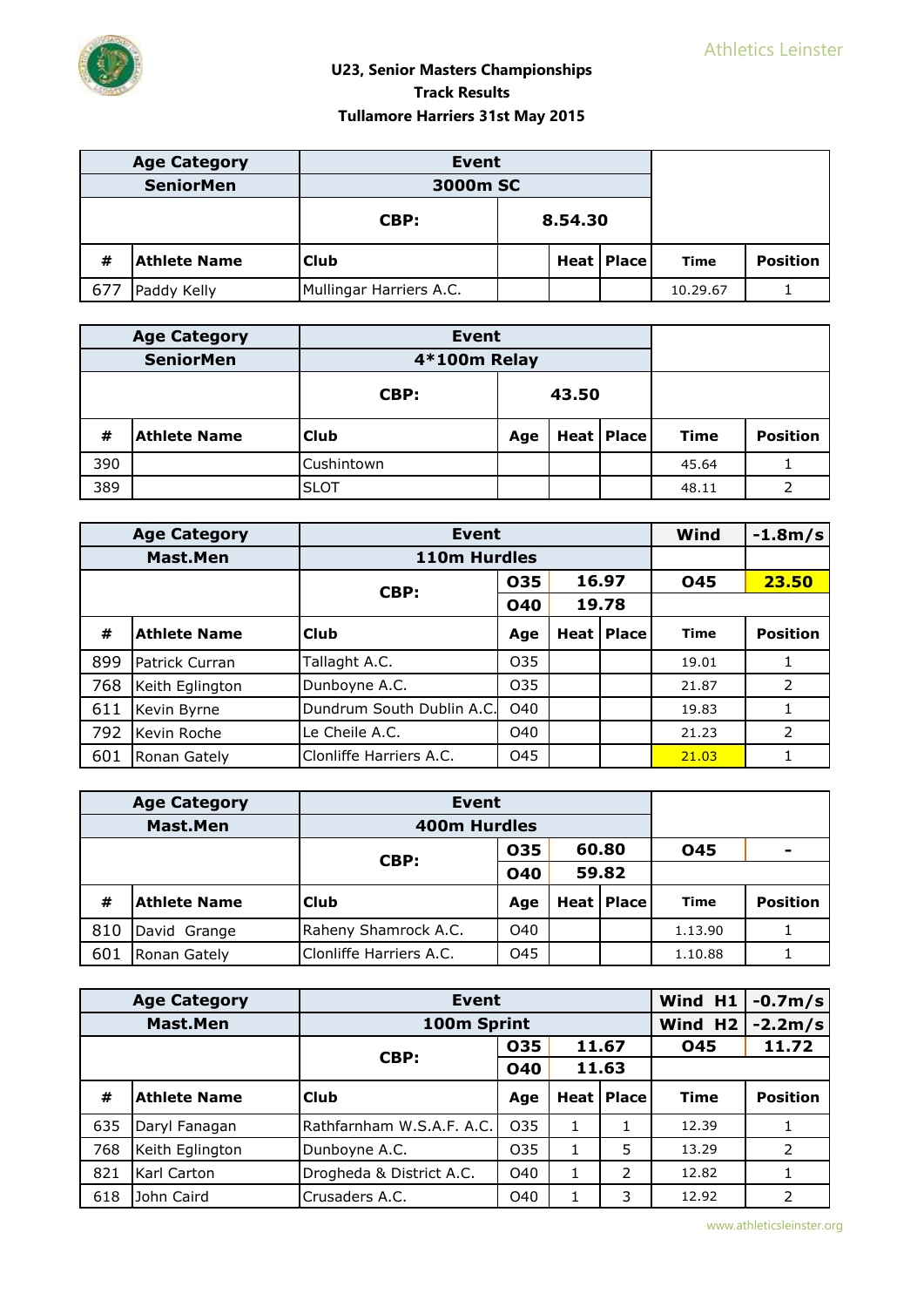

| 767 | Norbert Smith    | Dunboyne A.C.           | O40 |               | 4 | 13.19 | 3          |
|-----|------------------|-------------------------|-----|---------------|---|-------|------------|
| 792 | Kevin Roche      | Le Cheile A.C.          | O40 |               | 6 | 13.45 | 4          |
| 709 | Tim Farmer       | Naas A.C.               | O40 |               | 7 | 13.57 | 5          |
| 747 | David Hayde      | St. L. O'Toole A.C.     | O45 | 2             |   | 12.15 |            |
| 903 | Sean O Broin     | Donore Harriers         | O45 | 2             | 2 | 12.57 |            |
| 782 | Malachy Campbell | Dunleer A.C.            | O45 | 2             | 3 | 12.95 | 3          |
| 924 | John O Loughlin  | Crusaders A.C.          | O45 | $\mathcal{P}$ | 4 | 13.12 | 4          |
| 601 | Ronan Gately     | Clonliffe Harriers A.C. | O45 | 2             | 5 | 13.62 | 5          |
| 623 | Patrick Gately   | D.M.P. A.C.             | O45 | $\mathcal{P}$ |   |       | <b>DNF</b> |

|     | <b>Age Category</b> | <b>Event</b>             |            |                |              | Wind H1             | $-2.2m/s$       |
|-----|---------------------|--------------------------|------------|----------------|--------------|---------------------|-----------------|
|     | Mast.Men            | 200m Sprint              |            |                |              | Wind H <sub>2</sub> | $1.8m$ /s       |
|     |                     | CBP:                     | 035        |                | 24.28        | <b>045</b>          | 24.29           |
|     |                     |                          | <b>040</b> |                | 23.88        |                     |                 |
| #   | <b>Athlete Name</b> | <b>Club</b>              | Age        | Heat l         | <b>Place</b> | <b>Time</b>         | <b>Position</b> |
| 768 | Keith Eglington     | Dunboyne A.C.            | 035        | 1              | 3            | 26.35               | 1               |
| 709 | Tim Farmer          | Naas A.C.                | O40        | 1              | 1            | 25.14               | 1               |
| 821 | Karl Carton         | Drogheda & District A.C. | O40        | 1              | 2            | 25.88               | 2               |
| 767 | Norbert Smith       | Dunboyne A.C.            | O40        | 1              | 4            | 27.02               | 3               |
| 810 | David Grange        | Raheny Shamrock A.C.     | O40        | 1              | 5            | 28.40               | 4               |
| 747 | David Hayde         | St. L. O'Toole A.C.      | 045        | 2              | 1            | 24.75               | 1               |
| 903 | Sean O Broin        | Donore Harriers          | 045        | 2              | 2            | 25.45               | 2               |
| 782 | Malachy Campbell    | Dunleer A.C.             | 045        | 2              | 3            | 25.69               | 3               |
| 924 | John O Loughlin     | Crusaders A.C.           | 045        | $\overline{2}$ | 4            | 26.40               | 4               |
| 847 | Gavin Kelly         | United Striders A.C.     | 045        | 2              | 5            | 26.53               | 5               |

|     | <b>Age Category</b> | Event                    |            |                |                     |             |                 |
|-----|---------------------|--------------------------|------------|----------------|---------------------|-------------|-----------------|
|     | Mast.Men            | 400m Sprint              |            |                |                     |             |                 |
|     |                     | CBP:                     | 035        |                | 55.26               | 045         | 55.12           |
|     |                     |                          | <b>040</b> |                | 52.52               |             |                 |
| #   | <b>Athlete Name</b> | <b>Club</b>              | Age        |                | <b>Heat   Place</b> | <b>Time</b> | <b>Position</b> |
| 899 | Patrick Curran      | Tallaght A.C.            | 035        | 1              | 3                   | 60.07       | 1               |
| 768 | Keith Eglington     | Dunboyne A.C.            | 035        | 1              | 5                   | 60.82       | 2               |
| 602 | Seamas McAteer      | Strabane Track Club      | 035        | 1              | 4                   | 60.27       | G               |
| 808 | Sean Murray         | Tallaght A.C.            | O40        | 1              | 1                   | 57.66       | $\mathbf{1}$    |
| 818 | Hugh O'Reilly       | Drogheda & District A.C. | O40        | $\mathbf{1}$   | 2                   | 58.73       | $\mathcal{P}$   |
| 972 | Michael McSwiggan   | Portmarnock A.C.         | O40        | 1              | 6                   | 64.64       | 3               |
| 791 | Ken Archbold        | St. L. O'Toole A.C.      | 045        | $\overline{2}$ | 1                   | 57.18       | 1               |
| 847 | Gavin Kelly         | United Striders A.C.     | 045        | $\overline{2}$ | 2                   | 58.95       | 2               |
| 707 | Cormac O'Donovan    | Naas A.C.                | 045        | $\overline{2}$ | 3                   | 60.11       | 3               |
| 978 | Stephen Flavin      | Croghan A.C.             | 045        | 2              | 4                   | 61.67       | 4               |
| 601 | Ronan Gately        | Clonliffe Harriers A.C.  | 045        | 2              | 5                   | 62.98       | 5               |
| 924 | John O Loughlin     | Crusaders A.C.           | 045        | 1              | 6                   | 70.49       | 6               |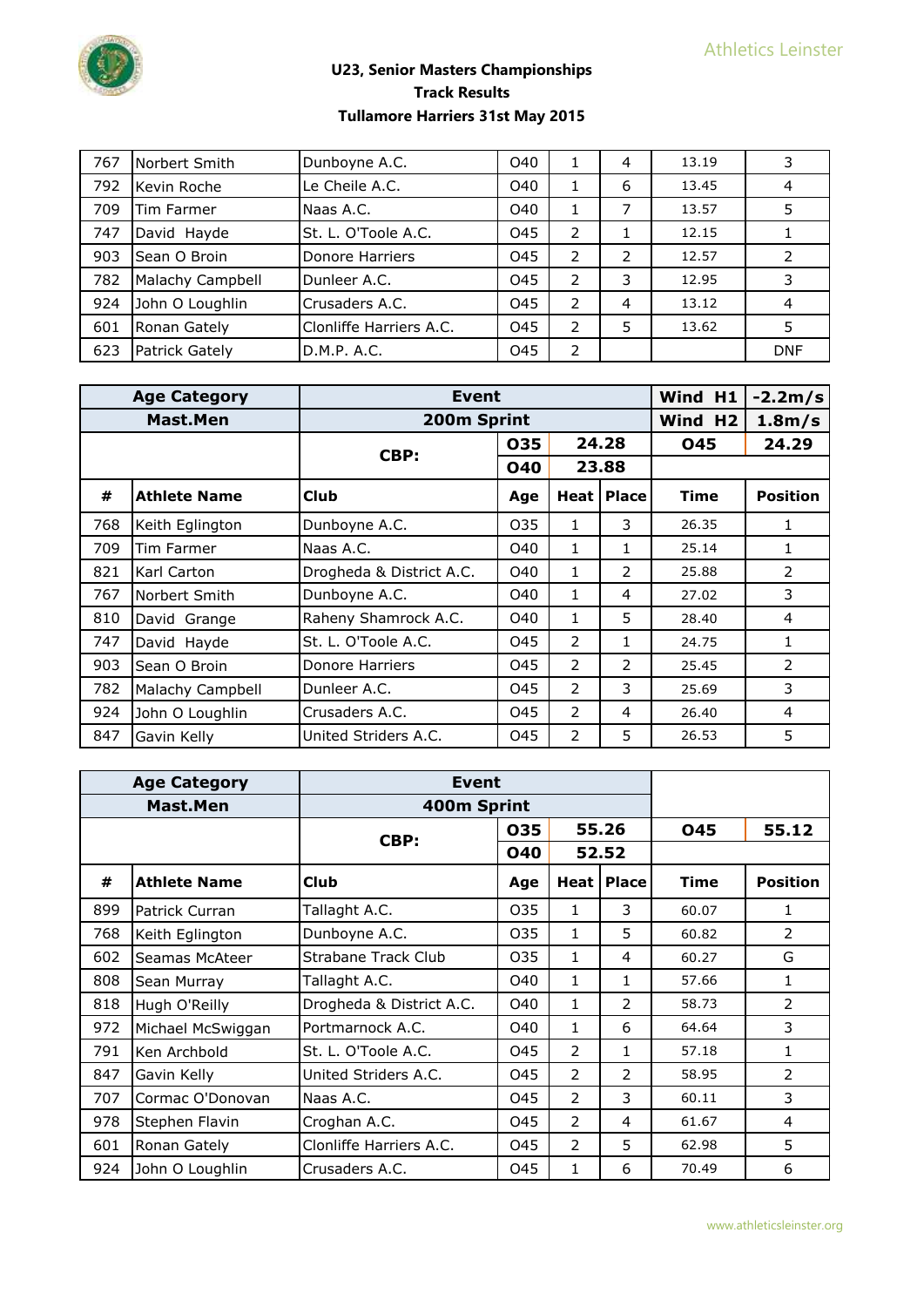

|     | <b>Age Category</b>  | <b>Event</b>             |                 |         |              |             |                 |
|-----|----------------------|--------------------------|-----------------|---------|--------------|-------------|-----------------|
|     | Mast.Men             | 800m                     |                 |         |              |             |                 |
|     |                      | CBP:                     | 035             | 2.02.14 |              | 045         | 2.06.27         |
|     |                      |                          | <b>040</b>      | 2.05.90 |              |             |                 |
| #   | <b>Athlete Name</b>  | Club                     | Age             |         | Heat   Place | <b>Time</b> | <b>Position</b> |
| 983 | IIvan Kinahan        | Crusaders A.C.           | 035             |         |              | 2.05.62     | $\mathbf{1}$    |
| 871 | Derek Saville        | Sportsworld A.C.         | O <sub>35</sub> |         |              | 2.06.76     | $\mathcal{P}$   |
| 770 | Paul Gannon          | Dunboyne A.C.            | 035             |         |              | 2.09.39     | 3               |
| 803 | Gerry Byrne          | Lucan Harriers A.C.      | O35             |         |              | 2.15.00     | $\overline{4}$  |
| 846 | John McGrath         | United Striders A.C.     | O40             |         |              | 2.09.43     | $\mathbf{1}$    |
| 877 | Dermot Kelly         | Portmarnock A.C.         | O40             |         |              | 2.12.66     | $\overline{2}$  |
| 972 | Michael McSwiggan    | Portmarnock A.C.         | O40             |         |              | 2.21.07     | 3               |
| 723 | Niall Power          | Raheny Shamrock A.C.     | O40             |         |              | 2.24.56     | $\overline{4}$  |
| 603 | Mark McManus         | East Coast A.C.          | O40             |         |              | 2.09.14     | G               |
| 791 | <b>IKen Archbold</b> | St. L. O'Toole A.C.      | 045             |         |              | 2.13.12     | 1               |
| 978 | Stephen Flavin       | Croghan A.C.             | 045             |         |              | 2.17.60     | $\overline{2}$  |
| 823 | Enda Collins         | Drogheda & District A.C. | <b>O45</b>      |         |              | 2.17.76     | 3               |
| 847 | Gavin Kelly          | United Striders A.C.     | <b>O45</b>      |         |              | 2.19.69     | $\overline{4}$  |
| 910 | Derek Kehoe          | Gowran A.C.              | 045             |         |              | 2.22.08     | 5               |
| 707 | Cormac O'Donovan     | Naas A.C.                | O <sub>45</sub> |         |              | 2.26.41     | 6               |
| 400 | John O' Connor       | Slaney Olympic A.C.      | 045             |         |              | 2.28.38     | $\overline{7}$  |

|     | <b>Age Category</b>  | <b>Event</b>             |       |  |                     |             |                 |
|-----|----------------------|--------------------------|-------|--|---------------------|-------------|-----------------|
|     | Mast.Men             |                          | 1500m |  |                     |             |                 |
|     |                      | CBP:                     | 035   |  | 4.16.76             | 045         | 4.26.30         |
|     |                      |                          | 040   |  | 4.08.40             |             |                 |
| #   | <b>Athlete Name</b>  | <b>Club</b>              | Age   |  | <b>Heat   Place</b> | <b>Time</b> | <b>Position</b> |
| 739 | Paul Archbold        | Newbridge A.C.           | 035   |  |                     | 4.20.51     | 1               |
| 726 | Michael Coyle        | Naas A.C.                | 035   |  |                     | 4.24.02     | 2               |
| 835 | <b>Brian Swaby</b>   | Waterford A.C.           | 035   |  |                     | 4.22.59     | G               |
| 846 | John McGrath         | United Striders A.C.     | O40   |  |                     | 4.32.45     | 1               |
| 810 | David Grange         | Raheny Shamrock A.C.     | O40   |  |                     | 4.36.84     | 2               |
| 719 | Glen Finlay          | Tullamore Harriers A.C.  | O40   |  |                     | 4.42.13     | 3               |
| 927 | Eoin Fitzgerald      | Lucan Harriers A.C.      | O40   |  |                     | 4.42.54     | 4               |
| 935 | <b>Buntu Mlisana</b> | Sli Cualann A.C.         | O40   |  |                     | 4.44.28     | 5               |
| 965 | Martin Breen         | Sli Cualann A.C.         | O40   |  |                     | 4.55.68     | 6               |
| 861 | Tony Reilly          | Portlaoise A.C.          | 045   |  |                     | 4.25.29     | 1               |
| 791 | Ken Archbold         | St. L. O'Toole A.C.      | 045   |  |                     | 4.45.37     | $\mathcal{P}$   |
| 852 | <b>Ted Flannelly</b> | United Striders A.C.     | 045   |  |                     | 4.48.62     | 3               |
| 823 | Enda Collins         | Drogheda & District A.C. | 045   |  |                     | 4.51.34     | 4               |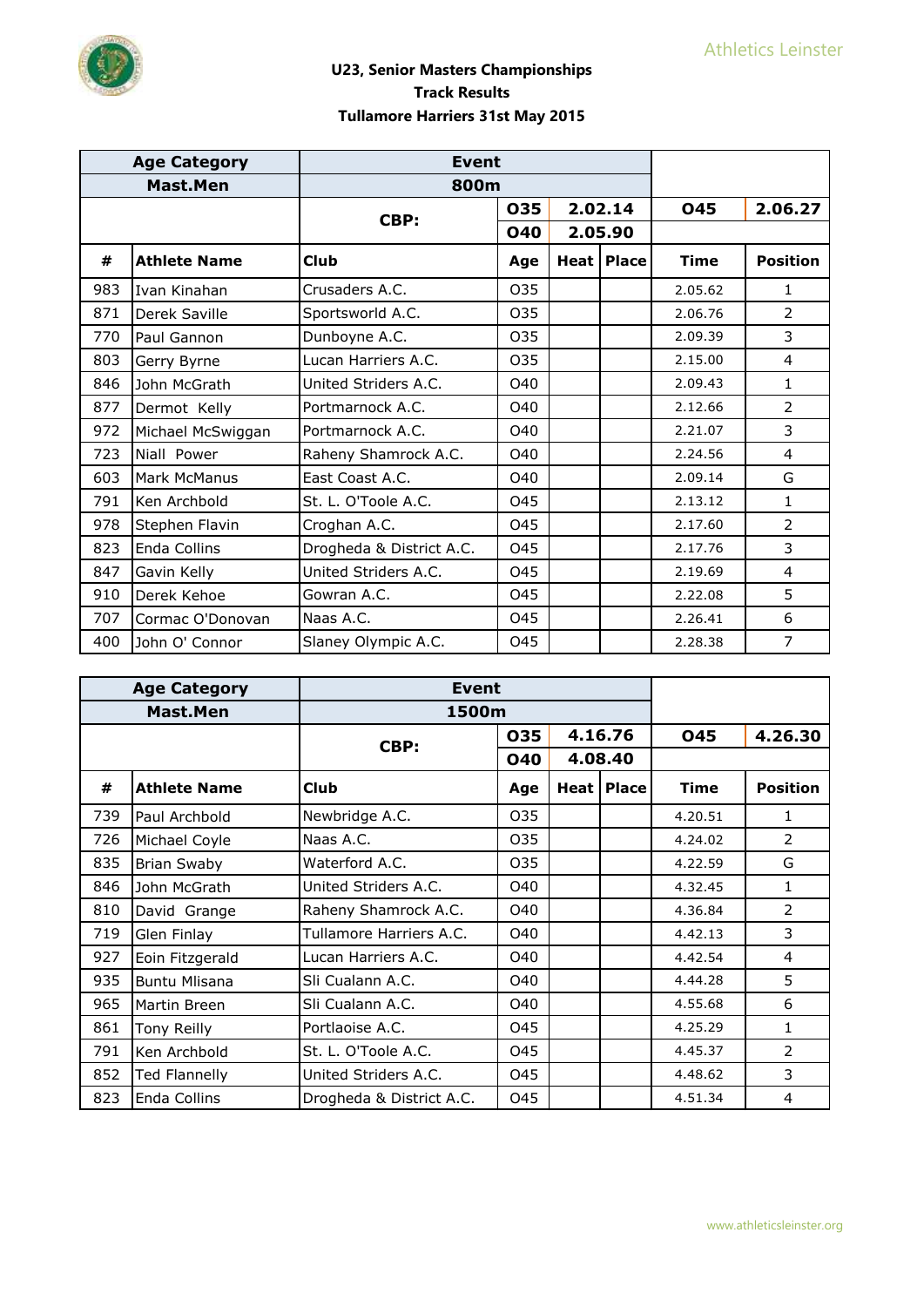

|     | <b>Age Category</b> | <b>Event</b>            |            |          |                     |             |                 |
|-----|---------------------|-------------------------|------------|----------|---------------------|-------------|-----------------|
|     | Mast.Men            | 5000m                   |            |          |                     |             |                 |
|     |                     |                         | 035        | 15.15.60 |                     | <b>045</b>  | 15.57.00        |
|     |                     | CBP:                    | <b>040</b> |          | 15.35.84            |             |                 |
| #   | <b>Athlete Name</b> | <b>Club</b>             | Age        |          | <b>Heat   Place</b> | <b>Time</b> | <b>Position</b> |
| 665 | Padraig Berry       | Tullamore Harriers A.C. | 035        |          |                     | 17.05.07    | 1               |
| 907 | Lyndon Barcoe       | Gowran A.C.             | 035        |          |                     | 17.27.14    | 2               |
| 827 | Colm Walsh          | Mullingar Harriers A.C. | 035        |          |                     | 17.32.41    | 3               |
| 841 | Mark Hackett        | St. Michael's AC        | O40        |          |                     | 16.53.62    | 1               |
| 883 | Pat Fitzpatrick     | Dunleer A.C.            | O40        |          |                     | 17.04.90    | 2               |
| 908 | Simon O'Dwyer       | Gowran A.C.             | O40        |          |                     | 17.45.94    | 3               |
| 840 | Ollie Kearney       | Donadea Running Club    | O40        |          |                     | 18.37.17    | G               |
| 965 | Martin Breen        | Sli Cualann A.C.        | O40        |          |                     | 17.58.58    | 4               |
| 657 | James McCormack     | Portlaoise A.C.         | 045        |          |                     | 16.54.79    | 1               |
| 910 | Derek Kehoe         | Gowran A.C.             | 045        |          |                     | 17.53.97    | $\mathcal{P}$   |
| 715 | Pj Doyle            | Sli Cualann A.C.        | 045        |          |                     | 21.47.95    | 3               |

|     | <b>Age Category</b> | <b>Event</b>      |     |          |                |             |                 |
|-----|---------------------|-------------------|-----|----------|----------------|-------------|-----------------|
|     | <b>Mast.Men</b>     | <b>3000m Walk</b> |     |          |                |             |                 |
|     |                     | CBP:              | 035 |          | $\blacksquare$ | 045         | 15.34.91        |
|     |                     | <b>040</b>        |     | 14.00.40 |                |             |                 |
| #   | <b>Athlete Name</b> | <b>Club</b>       | Age |          | Heat   Place   | <b>Time</b> | <b>Position</b> |
| 673 | John Joe Lawlor     | St. Joseph's A.C. | 045 |          |                | 15.59.67    |                 |

| <b>Age Category</b> |                     | <b>Event</b>            |            |  |                     |             |                 |
|---------------------|---------------------|-------------------------|------------|--|---------------------|-------------|-----------------|
| <b>Mast.Men</b>     |                     | 3000m SC                |            |  |                     |             |                 |
|                     |                     |                         | 035        |  |                     | 045         | 13.14.57        |
|                     |                     | CBP:                    | <b>040</b> |  | 11.53.17            |             |                 |
| #                   | <b>Athlete Name</b> | l Club                  | Age        |  | <b>Heat   Place</b> | <b>Time</b> | <b>Position</b> |
| 982                 | Pat Davoren         | Clonliffe Harriers A.C. | O40        |  |                     | 10.29.05    |                 |
| 642                 | Richie Faulkner     | Tullamore Harriers A.C. | O40        |  |                     | 11.13.36    | 2               |
| 614                 | David Dunwoody      | Clonliffe Harriers A.C. | O45        |  |                     | 10.57.97    |                 |
| 913                 | Joe Walsh           | Portlaoise              | O45        |  |                     | 13.02.12    | 2               |

| <b>Age Category</b><br><b>Event</b> |                     |                  |     |       | Wind H1             | $-2.2m/s$           |                 |
|-------------------------------------|---------------------|------------------|-----|-------|---------------------|---------------------|-----------------|
| 100m Sprint<br><b>Mastermen</b>     |                     |                  |     |       | Wind H2             | 1.8 <sub>m</sub> /s |                 |
|                                     |                     |                  | 050 |       | 12.58               | 070                 | 14.39           |
|                                     |                     | CBP:             | 055 | 12.57 |                     | 075                 | $\blacksquare$  |
|                                     |                     |                  | 060 | 13.95 |                     |                     |                 |
|                                     |                     |                  | 065 |       | 14.52               |                     |                 |
| #                                   | <b>Athlete Name</b> | <b>Club</b>      | Age |       | <b>Heat   Place</b> | <b>Time</b>         | <b>Position</b> |
| 721                                 | O Neill<br>Jimmy    | Menapians A.C.   | O50 |       |                     | 13.02               |                 |
| 809                                 | Michael Galligan    | Sli Cualann A.C. | O50 |       |                     | 14.00               | $\overline{2}$  |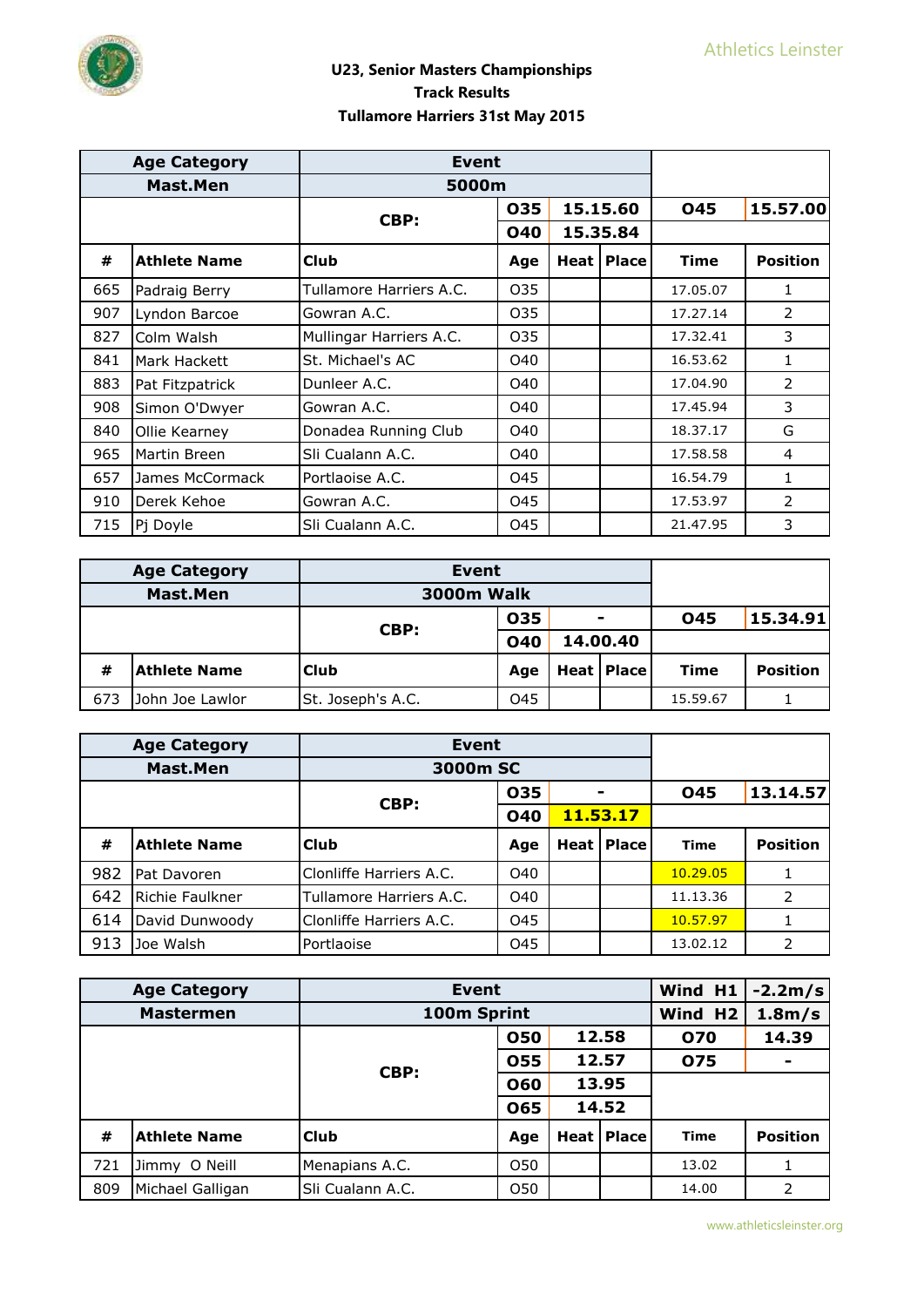

| 606 | <b>I</b> Shane Sheridan | Dundrum South Dublin A.C. | O <sub>55</sub> |  | 12.78 |  |
|-----|-------------------------|---------------------------|-----------------|--|-------|--|
| 676 | <b>IPat Power</b>       | St. Joseph's A.C.         | 055             |  | 13.27 |  |
| 790 | <b>Bill Devereux</b>    | <b>St. Michael's AC</b>   | 055             |  | 13.79 |  |
| 966 | Matt Slattery           | Clonliffe Harriers A.C.   | 060             |  | 14.45 |  |
| 222 | John Moore              | Crookstown Millview A.C.  | O70             |  | 16.79 |  |
| 681 | Tonv Jenkins            | Donore Harriers           | 070             |  | 20.73 |  |

|     | <b>Age Category</b>  | Event                     | Wind H1     | $-0.9m/s$ |                |             |                 |
|-----|----------------------|---------------------------|-------------|-----------|----------------|-------------|-----------------|
|     | <b>Mastermen</b>     |                           | 200m Sprint |           |                |             |                 |
|     |                      |                           | 050         | 25.93     |                | 070         | 30.44           |
|     |                      | CBP:                      | 055         |           | 25.94          | 075         | 43.38           |
|     |                      |                           | 060         |           | 29.91          |             |                 |
|     |                      |                           | 065         |           | 29.84          |             |                 |
| #   | <b>Athlete Name</b>  | <b>Club</b>               | Age         |           | Heat   Place   | <b>Time</b> | <b>Position</b> |
| 706 | Tom Gallagher        | Naas A.C.                 | 050         | 1         | $\overline{2}$ | 25.84       | 1               |
| 809 | Michael Galligan     | Sli Cualann A.C.          | O50         | 1         | 5              | 28.45       | $\mathcal{P}$   |
| 617 | John Baldwin         | Kilcoole A.C.             | O50         | 1         | 6              | 28.60       | 3               |
| 606 | Shane Sheridan       | Dundrum South Dublin A.C. | 055         | 1         | 1              | 25.77       | $\mathbf{1}$    |
| 676 | Pat Power            | St. Joseph's A.C.         | 055         | 1         | 3              | 27.30       | 2               |
| 790 | <b>Bill Devereux</b> | St. Michael's AC          | 055         | 1         | 4              | 27.90       | 3               |
| 851 | Michael O'O Gorman   | United Striders A.C.      | 055         | 1         | 7              | 31.67       | 4               |
| 966 | Matt Slattery        | Clonliffe Harriers A.C.   | 060         | 2         | 1              | 29.90       | 1               |
| 689 | Mick Priest          | Fr. Murphy A.C.           | 060         | 2         | 2              | 31.13       | $\mathcal{P}$   |
| 929 | Donal Swift          | Blackrock A.C. (Dublin)   | 060         | 2         | 4              | 37.08       | 3               |
| 222 | John Moore           | Crookstown Millview A.C.  | 075         | 2         | 3              | 35.04       | 1               |

|     | <b>Age Category</b> | Event                     |              |        |              |       |                 |
|-----|---------------------|---------------------------|--------------|--------|--------------|-------|-----------------|
|     | <b>Mastermen</b>    | 400m Sprint               |              |        |              |       |                 |
|     |                     |                           | 050          | 58.31  |              | 070   | 70.33           |
|     |                     | CBP:                      | 055          |        | 63.18        | 075   | 80.21           |
|     |                     |                           | 060          |        | 67.71        |       |                 |
|     |                     |                           | 77.91<br>065 |        |              |       |                 |
| #   | <b>Athlete Name</b> | <b>Club</b>               | Age          | Heat I | <b>Place</b> | Time  | <b>Position</b> |
| 706 | Tom Gallagher       | Naas A.C.                 | O50          | 1      | 1            | 56.75 | 1               |
| 617 | John Baldwin        | Kilcoole A.C.             | O50          | 1      | 3            | 62.49 | 2               |
| 606 | Shane Sheridan      | Dundrum South Dublin A.C. | 055          | 1      | 2            | 60.94 | 1               |
| 676 | Pat Power           | St. Joseph's A.C.         | 055          | 1      | 4            | 69.00 | $\overline{2}$  |
| 898 | Nick Russell        | Sli Cualann A.C.          | 055          | 1      | 5            | 69.54 | 3               |
| 722 | Joe Gough           | West Waterford A.C.       | 060          | 2      | 1            | 62.48 | G               |
| 966 | Matt Slattery       | Clonliffe Harriers A.C.   | 060          | 2      | 2            | 64.97 | 1               |
| 896 | Terry Kavanagh      | Sli Cualann A.C.          | 060          | 2      | 4            | 69.86 | 2               |
| 929 | Donal Swift         | Blackrock A.C. (Dublin)   | 060          | 2      | 6            | 82.69 | 3               |
| 628 | Patrick Timmons     | Raheny Shamrock A.C.      | 065          | 2      | 3            | 69.04 | 1               |
| 693 | Jim Boland          | Sli Cualann A.C.          | 065          | 2      | 7            | 92.20 | 2               |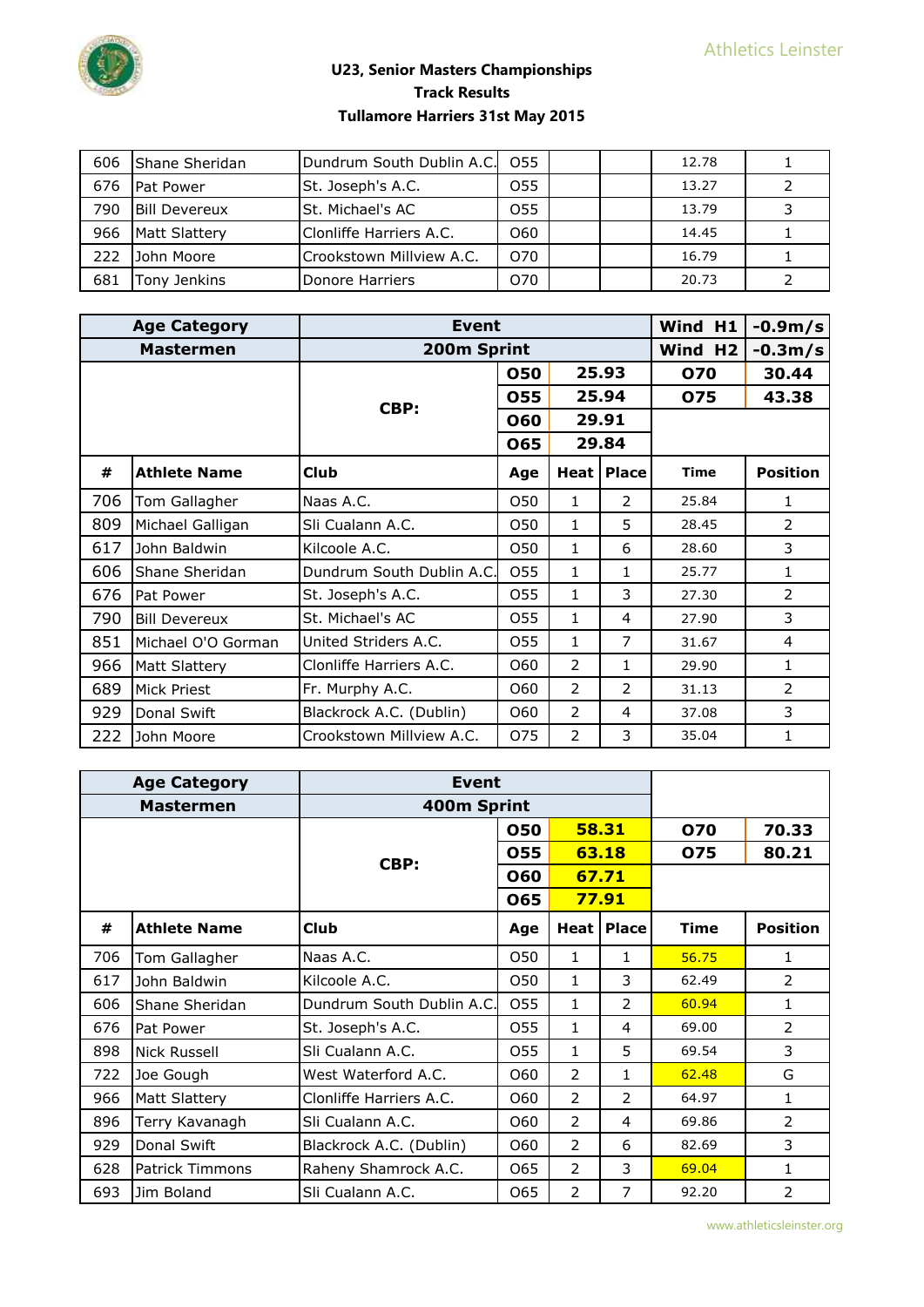

| 600 | Mee<br>$.$ $\triangle$ rr<br>ີ<br>י | Harriers<br>Donore | 070 | - | -<br>۔ | 70 F<br>15.51 |  |
|-----|-------------------------------------|--------------------|-----|---|--------|---------------|--|

|     | <b>Age Category</b> | <b>Event</b>             |            |         |              |             |                 |
|-----|---------------------|--------------------------|------------|---------|--------------|-------------|-----------------|
|     | <b>Mastermen</b>    | 800m                     |            |         |              |             |                 |
|     |                     |                          | <b>050</b> | 2.13.70 |              | <b>070</b>  | 2.42.08         |
|     |                     | CBP:                     | 055        |         | 2.24.36      | 075         | 2.54.37         |
|     |                     |                          | 060        |         | 3.34.92      |             |                 |
|     |                     |                          | 065        |         | 2.45.14      |             |                 |
| #   | <b>Athlete Name</b> | <b>Club</b>              | Age        |         | Heat   Place | <b>Time</b> | <b>Position</b> |
| 819 | Gerry O'Connor      | Drogheda & District A.C. | 050        |         |              | 2.22.32     | 1               |
| 772 | Phelim Glynn        | Dunboyne A.C.            | 050        |         |              | 2.22.71     | $\overline{2}$  |
| 617 | John Baldwin        | Kilcoole A.C.            | 050        |         |              | 2.26.67     | 3               |
| 645 | Michael Mulligan    | Dunleer A.C.             | O55        |         |              | 2.49.42     | 1               |
| 722 | Joe Gough           | West Waterford A.C.      | O60        |         |              | 2.23.45     | G               |
| 966 | Matt Slattery       | Clonliffe Harriers A.C.  | 060        |         |              | 2.38.06     | 1               |
| 621 | George Maybury      | Clonliffe Harriers A.C.  | 060        |         |              | 2.41.66     | $\mathcal{P}$   |
| 751 | Conor Cooney        | Drogheda & District A.C. | O60        |         |              | 2.44.27     | 3               |
| 648 | <b>Barry Morris</b> | City of Lisburn AC       | 065        |         |              | 2.43.68     | G               |
| 738 | Albert Keenan       | Newbridge A.C.           | 065        |         |              | 3.03.85     | 1               |
| 693 | <b>Jim Boland</b>   | Sli Cualann A.C.         | 065        |         |              | 3.08.83     | 2               |
| 643 | Jim Langan          | Tullamore Harriers A.C.  | O70        |         |              | 3.14.17     | 1               |

|     | <b>Age Category</b>  | <b>Event</b>                 |     |         |              |             |                 |
|-----|----------------------|------------------------------|-----|---------|--------------|-------------|-----------------|
|     | <b>Mastermen</b>     | 1500m                        |     |         |              |             |                 |
|     |                      |                              | 050 | 4.18.44 |              | <b>070</b>  | 5.47.74         |
|     |                      | CBP:                         | 055 |         | 4.45.35      | 075         |                 |
|     |                      |                              | 060 |         | 4.55.92      |             |                 |
|     |                      |                              | 065 |         | 4.45.54      |             |                 |
| #   | <b>Athlete Name</b>  | <b>Club</b>                  | Age |         | Heat   Place | <b>Time</b> | <b>Position</b> |
| 772 | Phelim Glynn         | Dunboyne A.C.                | 050 |         |              | 4.40.87     | $\mathbf{1}$    |
| 967 | Michael Byrne        | Sli Cualann A.C.             | 050 |         |              | 4.47.12     | $\mathcal{P}$   |
| 679 | John Donegan         | Tullamore Harriers A.C.      | 050 |         |              | 4.56.12     | 3               |
| 716 | Ronald Gardiner      | City of Lisburn AC           | 050 |         |              | 4.59.74     | G               |
| 617 | John Baldwin         | Kilcoole A.C.                | O50 |         |              | 5.07.76     | 5               |
| 678 | Ben Vaitkevicius     | Mullingar Harriers A.C.      | 055 |         |              | 4.54.35     | $\mathbf{1}$    |
| 904 | Martin McDonald      | Ballyroan, Abbeyleix & Dist. | O55 |         |              | 4.59.57     | $\overline{2}$  |
| 811 | <b>Richard Burns</b> | Menapians A.C.               | 060 |         |              | 4.52.31     | 1               |
| 689 | Mick Priest          | Fr. Murphy A.C.              | O60 |         |              | 5.54.75     | $\overline{2}$  |
| 648 | <b>Barry Morris</b>  | City of Lisburn AC           | 065 |         |              | 5.37.02     | G               |
| 693 | Jim Boland           | Sli Cualann A.C.             | 065 |         |              | 6.17.62     | 1               |
| 600 | <b>Terry Mee</b>     | Donore Harriers              | O70 |         |              | 6.22.61     | $\mathbf{1}$    |
| 643 | Jim Langan           | Tullamore Harriers A.C.      | O70 |         |              | 7.01.65     | 2               |